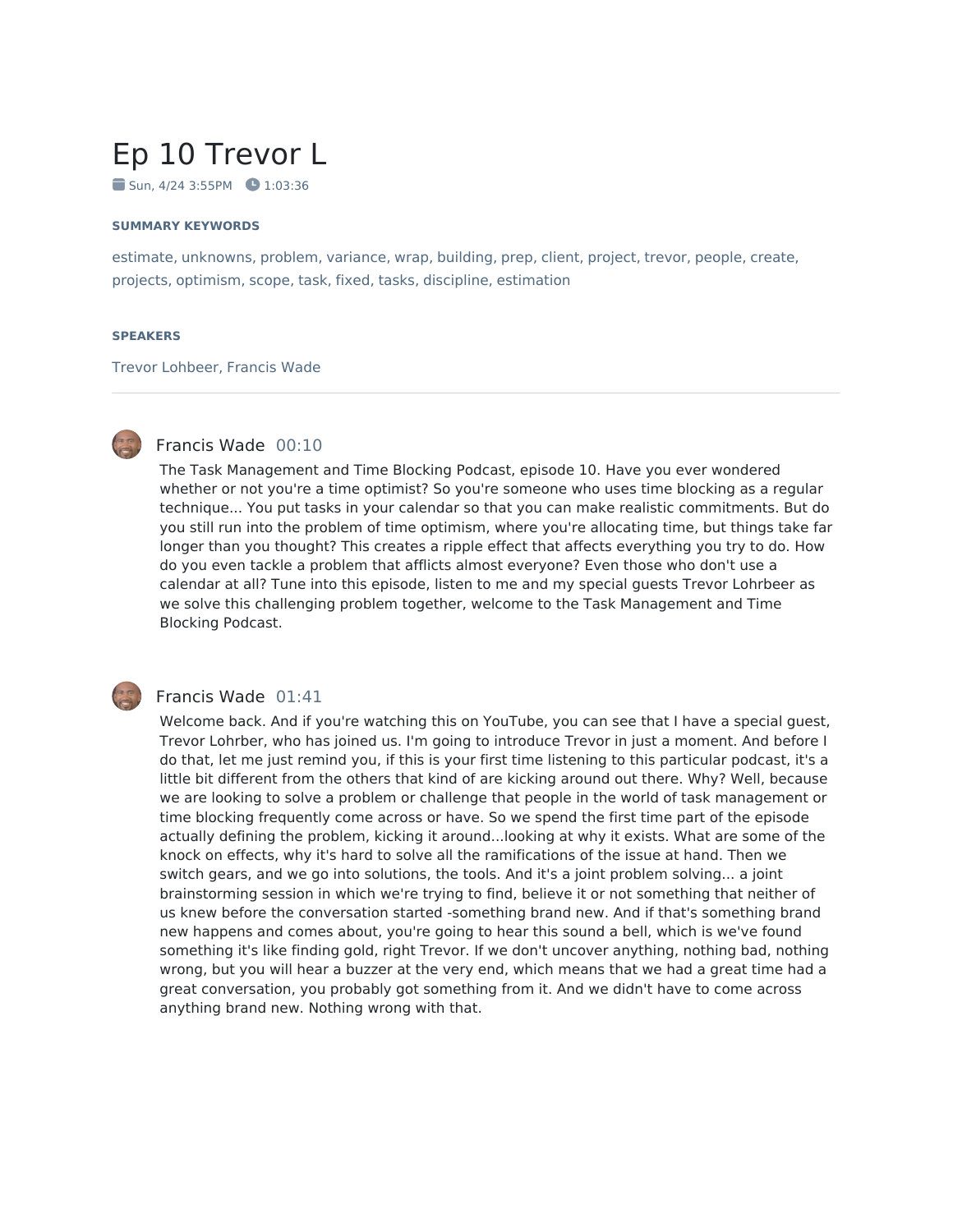

#### Francis Wade 03:14

So let's start off with a story. A month or so before the Smith Project wraps up, Your client gives you a call. "Can you start working on the new King Project right away, like next Monday. It's a fixed bid. So the dollars are already set. And we're going to be using a brand new technology that no one has ever used before...new stuff!"



#### Francis Wade 03:42

You pause. This isn't your first rodeo. And this client, this client accounts for more than half of your revenue. But in the back of your mind, you know that your current workload is just about full. You're about to say yes. When you remember...The reason I'm not available is that the Smith Project is actually taking me six weeks longer than I thought. And I'm losing money on it as a result, like half my rates. I'm working on the Smith Project, basically half time for free and then being paid. So you say to your client, "Can I sleep on it?"



# Francis Wade 04:32

And he says, "Sure, but listen, I need to know by tomorrow. Why? My back is against the wall. My boss... he's all over me. And he needs an answer. And we have to get someone in to help us out.?"



#### Francis Wade 04:47

If that story sounds familiar...It may be because it's an everyday occurrence in which we get ourselves in all kinds of trouble because of time optimism. So, let me introduce Trevor. He's the founder of DayOptimizer. It's a web app that helps freelancers and entrepreneurs create a daily plan that reflects their priorities using guided workflows design their own neuroscience principles. He also was created Strategic Life Tools, which is a membership site with tools for lack planning and Lean decisions decision making, I think. He also has a blog that teaches people concepts and techniques to make better decisions. Trevor is gonna say bicoastal. But no, he's a bi continental person, lives part of the time in North Carolina the rest of the time in Germany. So he is a swing dancer, he says, I guess it hhe dances the swing in North Carolina. And he's working towards his B2 fluency when he's in Germany. Trevor, is that an accurate description of who you are? And why you're here?



# Trevor Lohbeer 04:54

Yes, although I dance swing all over the world. And I also study my German wherever I am.



#### Francis Wade 05:59

So is there a swing dancing in Germany? That's the kind of thing we want to know, you know?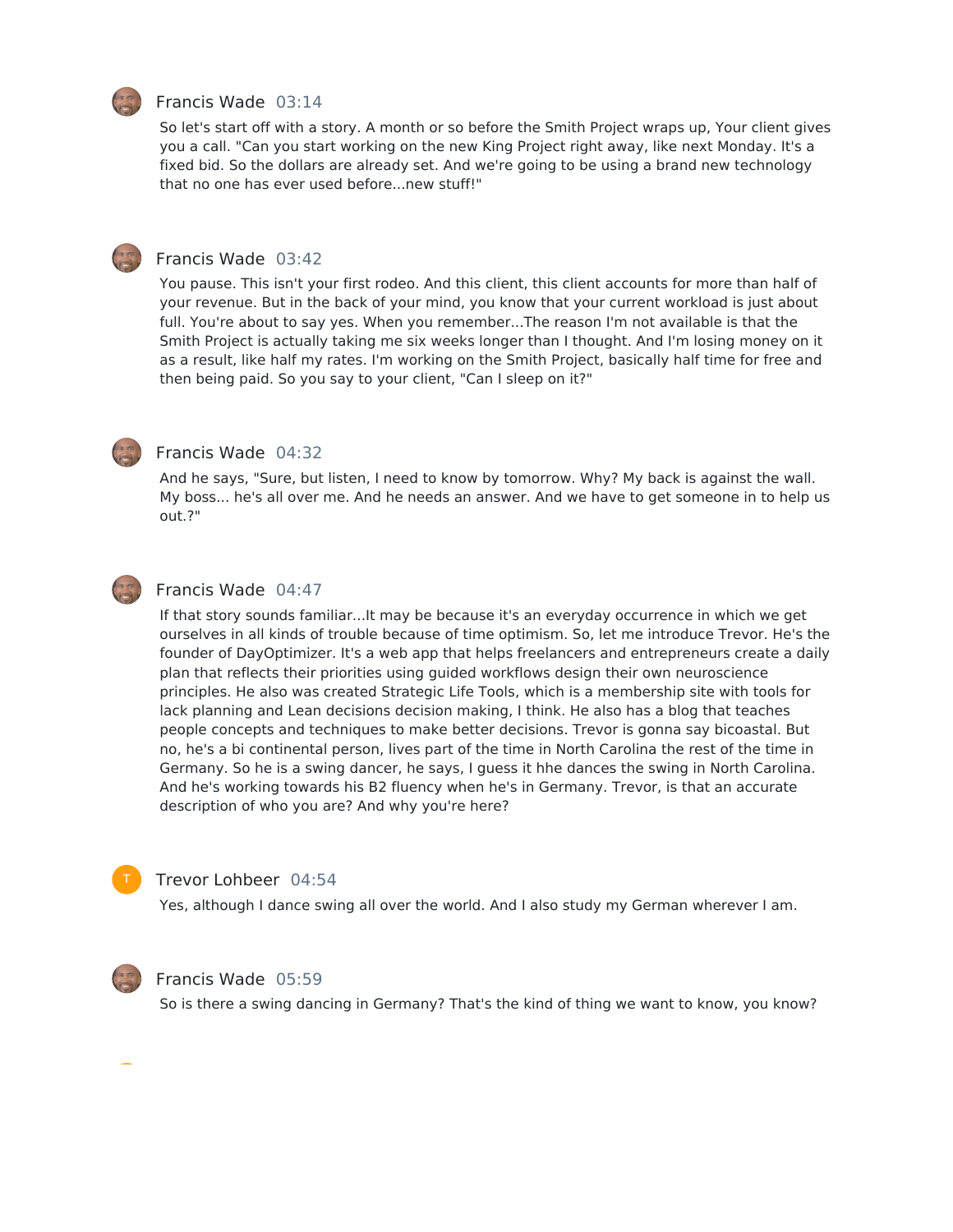#### Trevor Lohbeer 06:03

Yes, there's a huge swing dancing community in Berlin. And in fact, last year, I actually taught two classes at the university there. So , yes, we have three levels of swing dancing, that we teach at the university, me and my dance partner.

### Francis Wade 06:16

I know nothing. That uniquely qualifies you to to discuss this issue, although I can't figure out why. But here we go. So this problem of time optimism ... Trevor where have you seen it, this business of people making these estimates that are unrealistic and getting into trouble? Is that a problem that you've seen, I'm going to ask our guests, you know, you should really think about this, as we're talking about. And so I invite you as a guest to think, ask yourself, Where have I given estimates that were way too optimistic? That got me into trouble? Or where have I been on the receiving end, or wherever I heard an over optimistic estimate, and all I did was kind of smile and wave. I didn't want to confront the Estimator. Trevor. Have you seen this problem?

#### Trevor Lohbeer 07:13

Yes, I mean, I would say the problem exists in at least two different forms. Your the way you were just talking about it, is the problem with explicit estimates, which is a problem of estimation is I'm not good at estimating things. But there's also I think, the problem of implicit estimates, which is when we look at our task lists, and think we can get way more done than we actually can. In that case, we're not necessarily actually estimating, doing any estimation on time, we just look at the list and have this kind of gut feeling like, yeah, I can get all that done. And aren't going through any sort of time estimation or allocation process. And that is also another problem with time optimists where they don't even attempt to even figure out how much time something will take. They just look at it and go, Yeah, I can get it done. But also, like you said, is once you go to the explicit part, is when people then explicitly try to do estimates, they're also then bad at making those estimates as well. So both implicit and explicit time estimates can lead to time optimism.

#### Francis Wade 08:22

But we have two versions of the problem. The gut feeling version and the the thinking person's version. Yeah, there is some there is some research, though, that that indicates, I think, Thinking Fast and Slow, if I'm not mistaken, that talks about estimates. And I think one of the authors talks about some research that or a book that they were wanted to write or conference wants to put on anyway, they thought it was going to take a year and it took five years. And these were all PhDs and very, very bright people, and they got the estimate completely wrong. And so there is a growing understanding that when we don't use past data, we make very poor estimates. But that apparently doesn't stop us, does it?



# Trevor Lohbeer 09:08

Um, no, I mean, past data is only useful to the degree that it's applicable to the future. And as

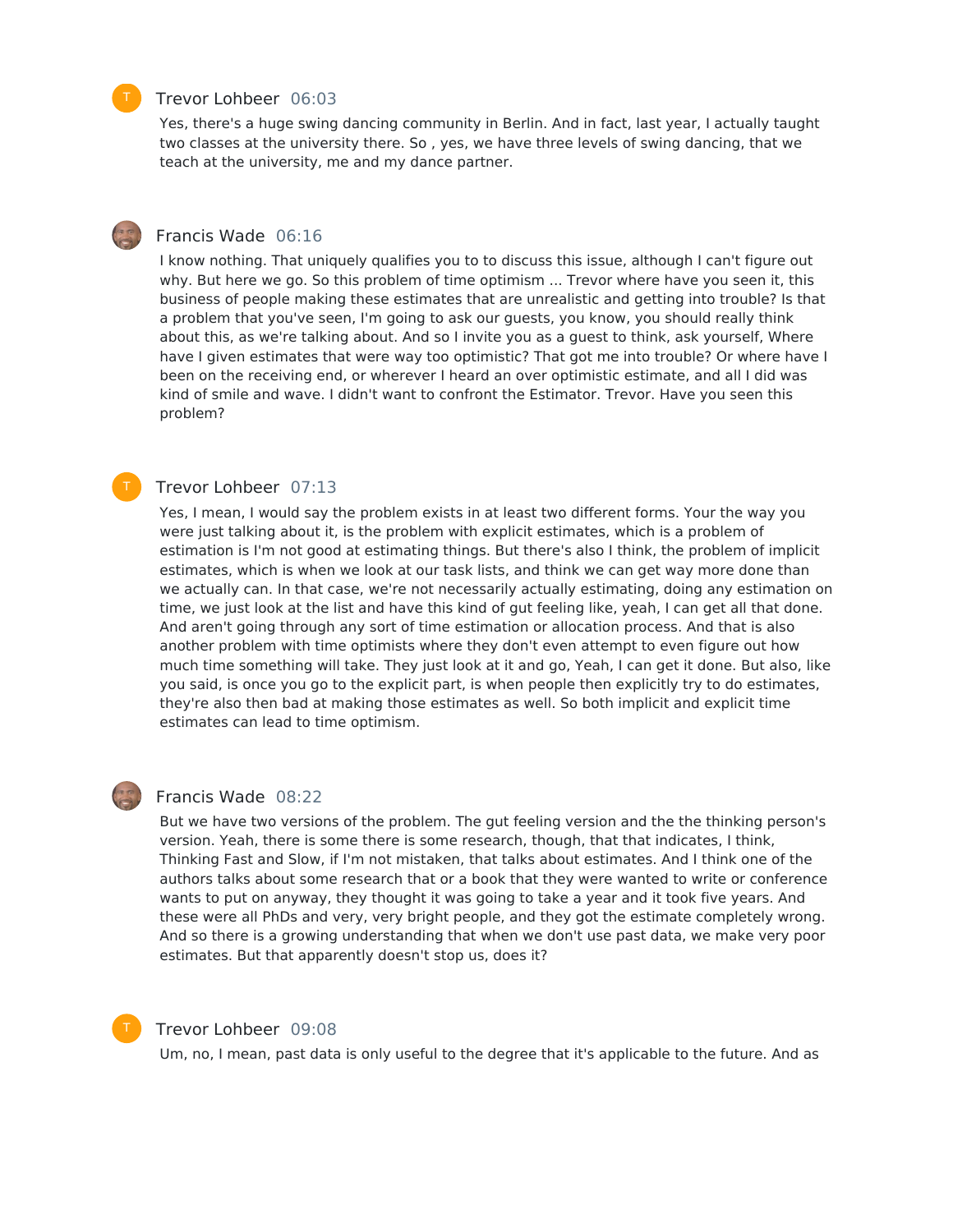the financial prospectuses are always repeating is past performance is no indication of future returns. So like, what has happened in the past, only works if there is a reason that it is going to be strongly correlated with the future. And often it's not. The phrase "the devils in the details" exists for a reason is that those details often will throw off those correlations to where the past is no longer predictive of the future.



T

# Francis Wade 09:50

Right. So we have an especially difficult case but but at the same time, I imagine that there are those people who say that everything I'm doing is unique, that I can never use data, so I won't even bother to collect it. So that probably is one of the reasons why the problem persist is that people don't even bother to collect the data in the first place?

#### Trevor Lohbeer 10:13

Now, um, yes, and no, I think there's there's categories of problems where the, you can collect the data, and the data can be accurate. And there's categories of problems where even if you collect the data, it's not going to be accurate. Right. And I think what, one of the second one in particular? Well, I think one of the one of the distinctions that help you determine which category you're in, is, how often you've done the task before in the past, right? So like, how often you yourself have done the task or whoever is going to be doing the task before and has done in the past? What the variance of that in the past has been, right? What is the potential for unknowns or uncertainties in the task? You know? And then what is the does the task have a defined scope or not? So as you move toward less defined scopes, more uncertainties, more variance, and increased newness, or less experience, the ability to predict how long that takes drastically reduces. And so we try to apply I think, too often the lessons from areas where all those things are quite known. It's a clear scope, I've done it all the time, low variance to areas where that's not true. Like the case in the story, but another good example, so many construction projects, go over budget, and you're asking, you wonder, why do they go over budget, when these firms will be doing construction all the time? Well, if you build if you're building a template house, and you know, you've got the same blueprint and say you're building like Levittown, or some sort of like community, or every house is exactly the same thing, then you should get pretty accurate after the, you know, third or fourth house on how long it takes to build the house. It's the same house, there's not too many details, you know, yeah, the lumber might differ a little bit, but it's you're going to be have a very tight variance, it's a tight scope, you know, when the house is done, right? There's shouldn't be too many unknowns. And you're using the same, so using the same construction team. So you actually get like, more efficient over time. So your estimates, actually, we probably come in under budget, hopefully, as you improve. But however, if you are the same builder, and what you're doing is you're building completely different houses, and clients are coming up to you with the blueprints of a house of the head architect do. And there's different architects now, there's different clients who have different needs. So everything is completely new. Every single time Well, yeah, certain things are gonna be the same, like maybe the way you lay the lay the foundation, or, you know, the, you know, the way you put lumber together is the same. But there's so many unknowns in that, that maybe weren't all considered. Now, if you had like, for instance, a good architect, maybe they've thought through a lot of those announcing it, and you'll have less variance. But maybe, if that architect hadn't really, like, isn't good at translating their stuff into the buildings, or they don't know, the problems a crop when you're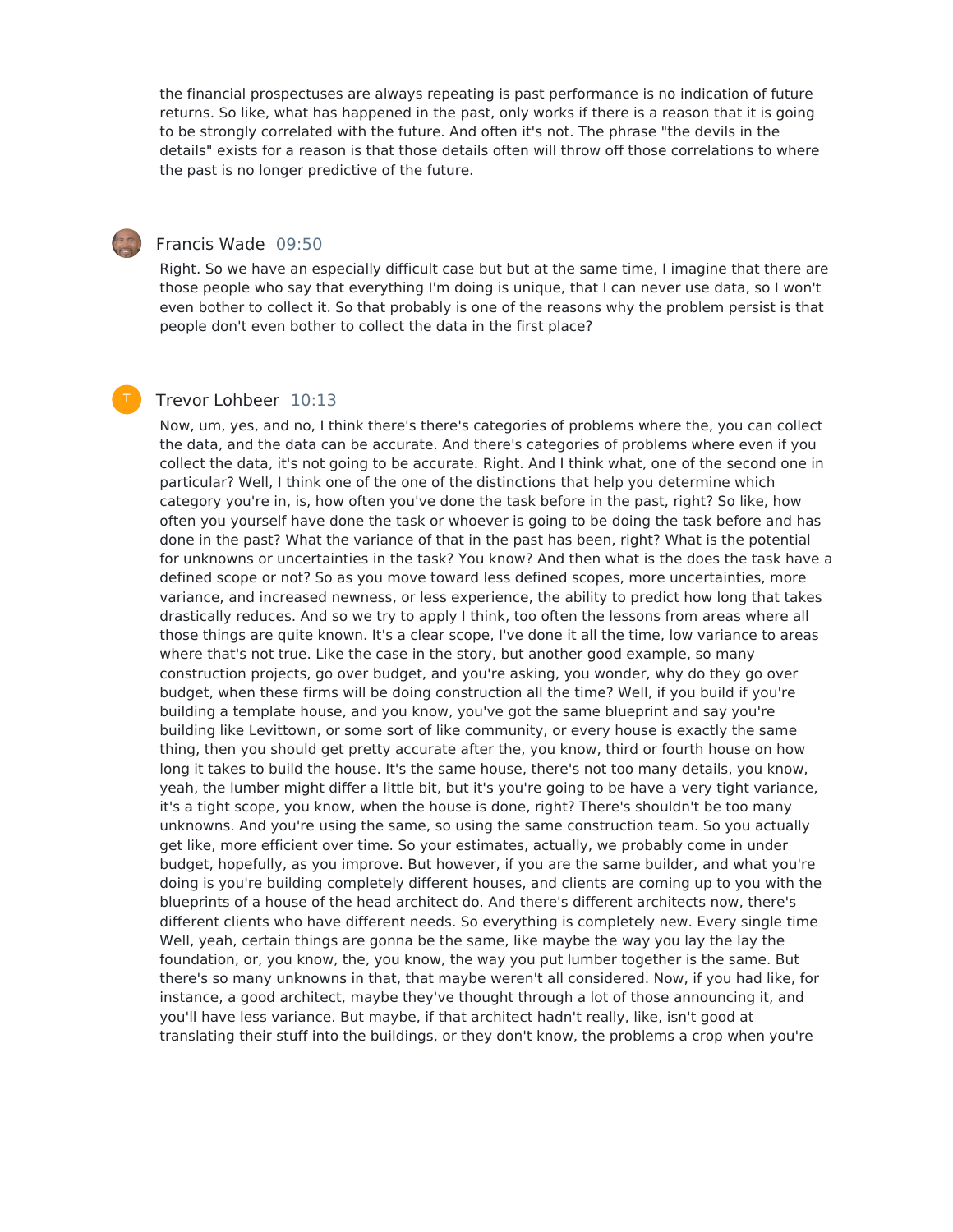building up, then maybe you don't have that. So there, you can have a lot of different variance. And I think that's what happens again, like, I'm using the building example, because it happens all over the place where people budgets come in over projects come in over budget for buildings, but it happens in IT projects, it happens in personal projects all over the place. Even people who are super professional at estimating can run into these issues, because they are applying the lessons from those narrowly defined projects to these wild, unknown projects.

#### Francis Wade 14:07

And the these are the better cases, because the folks we're talking about here in this moment, are the ones who know that they need to be doing estimating. So they, they the chances are they have some kind of data, they have some notion of the discipline they need to be following. They have some statistical understanding of variance and other factors. So this wouldn't be news to them. In other words, if you were to explain it to them, people who are you know, people who are trained in construction, any degree know these things because they've learned them and they they can also tell you horror stories of when, you know, prior projects they were on that went really really badly. But but it is the bigger challenge that even though even the people who are trained... there is something stronger than their training. Like almost like an instinct. You know, the planning fallacy is the psychological, psychological bias that we have to assume the best will happen when life never cooperates. And evidence shows. And when we collect data, it shows and we all know something's gonna go wrong. It will...Murphy's Law, you know, we have all these anecdotes. But in the heat of the moment, for example, in the story, in the heat of that moment, something overrides our more rational judgment. And we fall into the, the planning fallacy and we create a mess of it. Is it something in human nature that we can't overcome, or that anyone could overcome, because I wanted to have these stories that, you know, planning planners meetings always start late. Half of them arrive at the meeting late because they thought there wouldn't be any traffic ..., that doesn't happen to you in real life, you know, they know these things in theory, and in the right structured environment. And in the right, construction project manager, they will actually follow them. But as soon as there's an opportunity to not follow them, they don't follow them. So half of them will arrive late at the meeting and say "Traffic, you wouldn't believe what happened out there!" Yeah. Yeah. I mean, I care something so strong inside of us that there's no way we should we just end the podcast, because there was no solutions?

### Trevor Lohbeer 16:40

T

I mean, I would say that there's variance in how like, I mean, I'm not a Project Management Professional. So I can't speak to how well they do that in their personal lives, either. I mean, there's certainly disciplines like and, you know, project management is a discipline that helps you learn how to do some of these things better, right, learns how to learn how to plan better. And for those people, like, you know, they can ignore some of that advice, like you said, in their personal lives, they might ignore some of that advice. There's things that they can do to get better from a project management perspective is, like, you know, defining the scope a little bit more upfront to manage the risk curve, right. So a classic thing, and especially if you're doing, again, projects that have like large unknowns, is you try to tackle the largest unknowns first. One of the common mistakes that I would say a lot of that people make is that they do the easy stuff, first that are known, so they can get out of the way to make sure that they have room for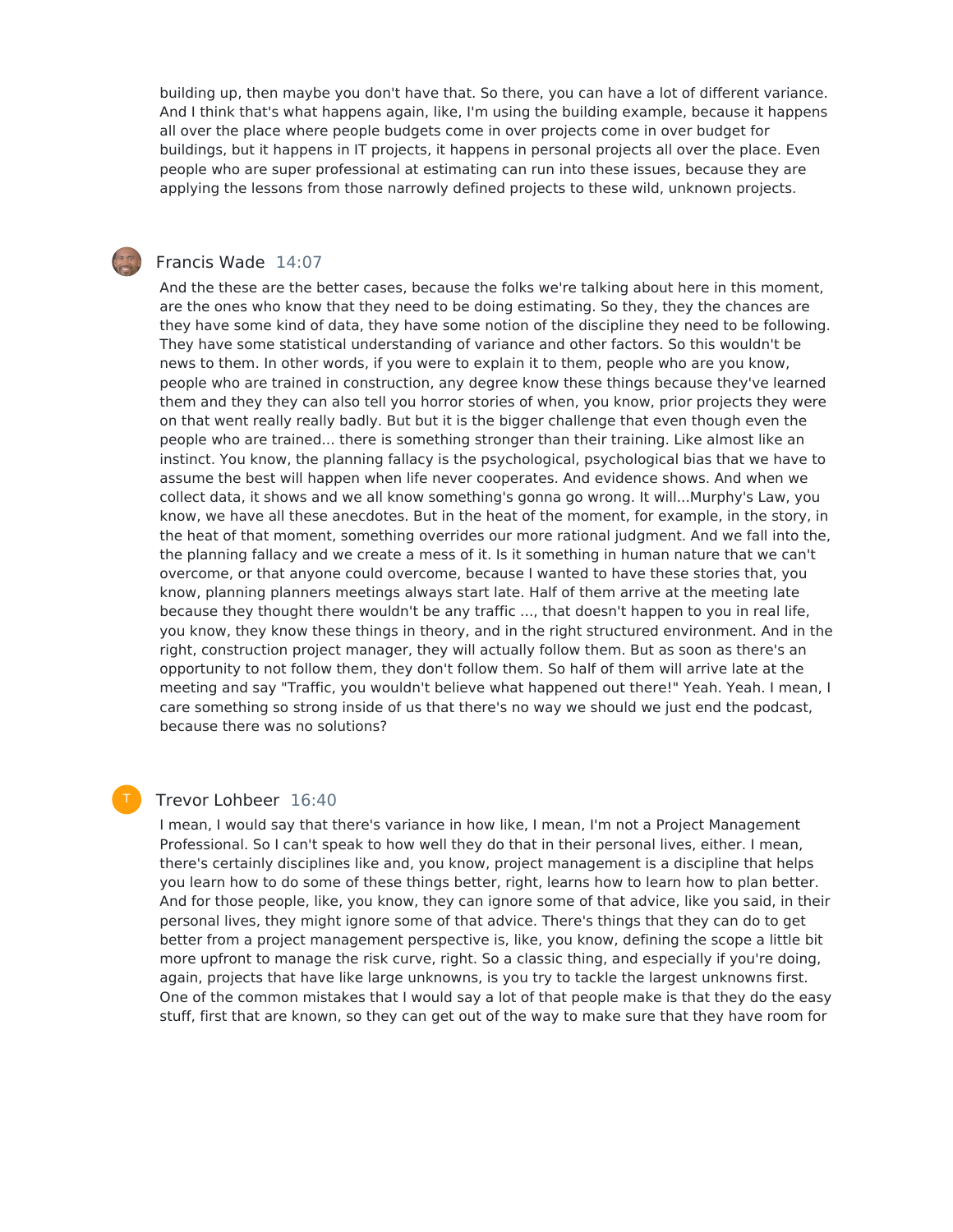the later stuff. When instead what they should be doing, they should be doing the things that seem impossible at the beginning or that like, have large unknowns, solve those first, and leave all the easy stuff at the end.



Trevor Lohbeer 18:01

of a psychological bias, right?

### Trevor Lohbeer 18:04

Well, that helps you like manage, like, because then what happens is, if you start with your unknowns at the beginning, then even if you wind up going over your time or over your budget, as you get closer to your launch date, or your final date, where everything's supposed to be done, you have less and less uncertainty there. And so you're more accurate, being able to tell the client or whoever your boss, say, you know, yes, we are going to be able to do it by this date. Whereas if what you do is you leave the unknown toward the end,



T

Francis Wade 18:37

You're dead!

#### Trevor Lohbeer 18:37

, that's the, that's where you run into the classic problem of the first 90% of the project took, or the first 90% of the time, the second 10% of the project took 90 the other 90% the time. That's a classic, that whole saying comes from the idea of leaving all your unknowns to the end. Now, it's not always possible to leave your unknown, like, do all your unknowns in the beginning because you may want you may not know them, they might be the classic unknown unknowns. They can also be there can also be pressure from your boss or your client to say, hey, I need to be showing the progress I need to do me doing this XY and Z. And that's where the other problem where you spoke about optimism bias, which is you know, we often think things do go better than they actually do. Right as humans. And one of the factors that plays into that is the social dynamics with the person placing demands on onto us. (Like in the story).

#### Trevor Lohbeer 19:40

Yeah, when someone places those demands onto us and says like, I need you to do this quickly. There is pressure to reduce your estimations, even if you know it's going to take that amount of time and on the other side is they are ironically often more accepting to "Okay, we have to we have a delay, we ran into problems, we need to extend it", than they are with the original upfront estimate.

Trevor Lohbeer 19:40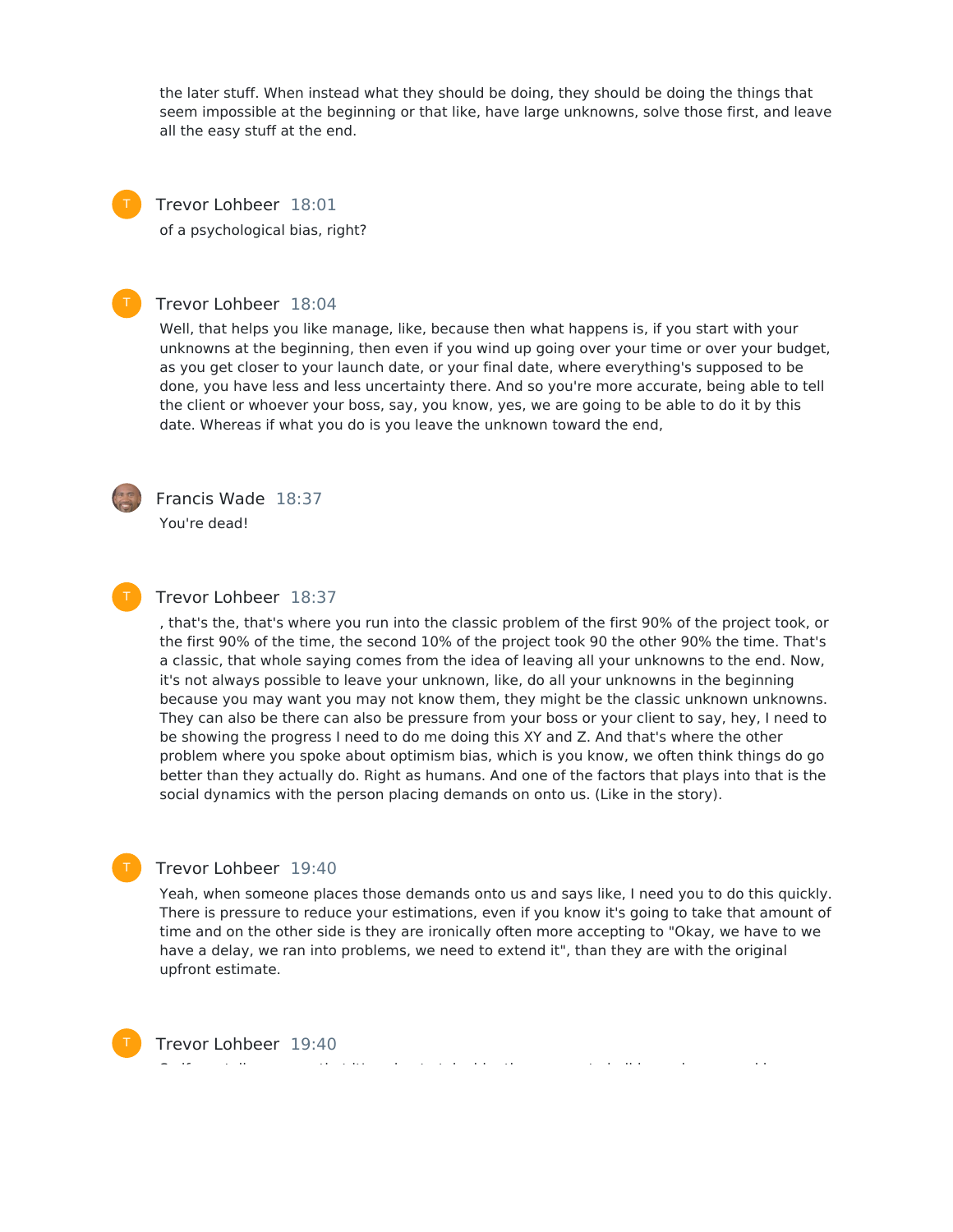So if you tell someone that it's going to take him three years to build your house, and because you know all the unknowns, and you've worked out the accurate estimate, it's three, three years, they're probably going to go with the person who tells them, it's only going to take one year. And then winds up taking them four years Right? (Yep. Happens all the time.) Just because the way the psychology works. I mean, we're more accepting to say, okay, like, Okay, well, the sunk cost fallacy I've got the sunk costs are just going to go with this, there's an sunk costs can be real things. Like, if I'm trying to build a house, I'm not going to just abandon the house. Like there's some real issues around some of that. So yeah, I think there's lots of pressures that cause us to try to underestimate, but then there's also...



# Francis Wade 20:11

In for a penny, in for a pound kind of thinking that, yeah, if as long as I start, then the chances of me being the one to finish it are increased? If I start so let me start.



Trevor Lohbeer 21:06 Yeah, people tend to



# Francis Wade 21:08

want to get they want to hear so that at least I start.



# Trevor Lohbeer 21:13

Yeah. Or, and that creates this bias that we don't think it's there's not an incentive to think critically about our time, right? Because if I thought critically about my time, and told my client, the actual, like, more accurate estimate, they may not hire me. So and if I do that, and then lowball my estimate, I'm essentially lying to my client, right, which I'm not going to feel good about. But if I don't actually do that, estimate that detailed, and I just, you know,



Francis Wade 21:54 like, you lie,



# Trevor Lohbeer 21:58

lying. And then if something it turns out to be longer, okay, you know,



#### Francis Wade 22:03

at least you're being somewhat true to yourself by being reckless, and loosen slack .... this makes me think that as as, as far as the disciplines have progressed, and of course, there's lots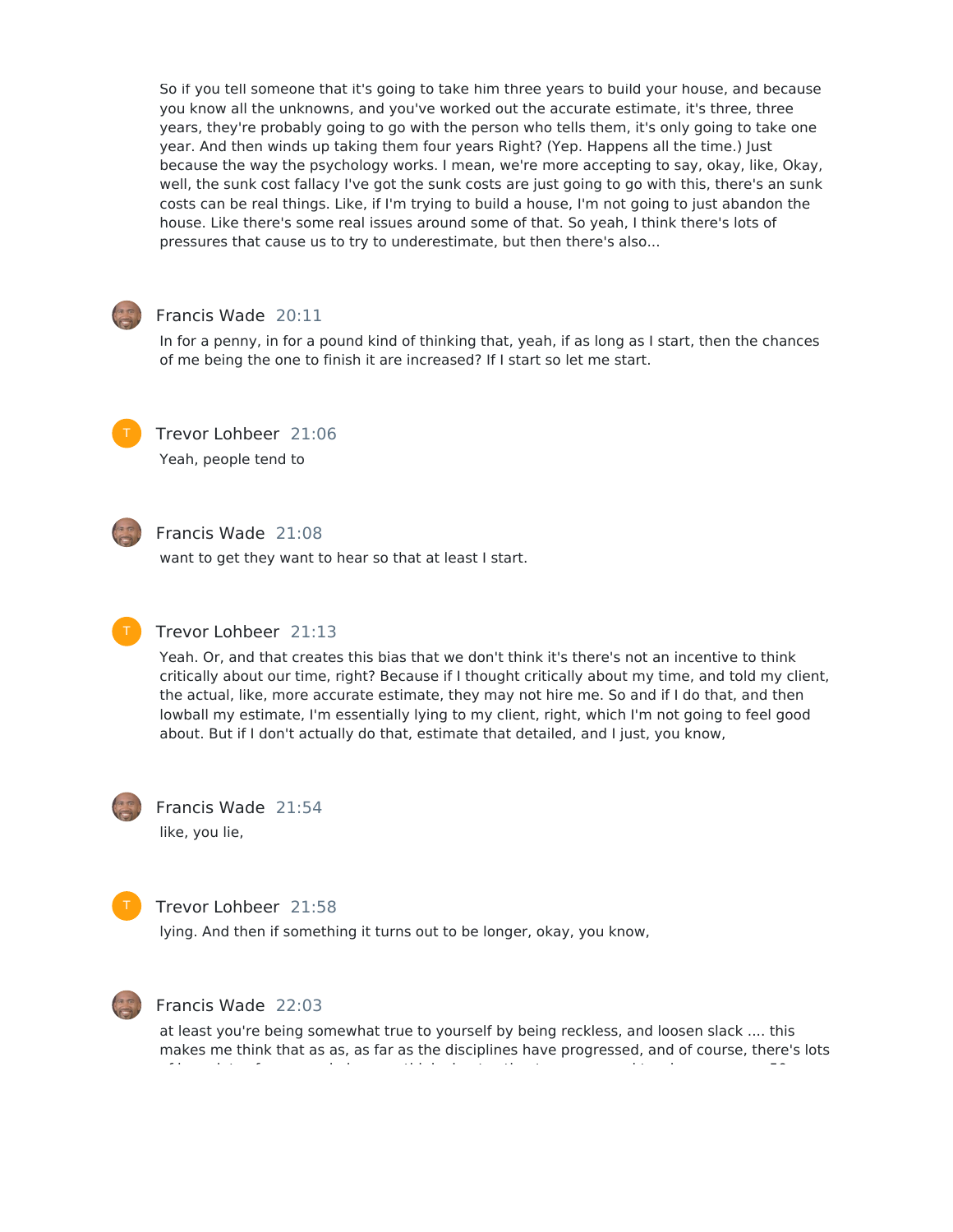of been lots of progress in how we think about estimates, compared to where we were 50 years ago, in spite of it, the psychological and social pressures are ever present. And I suspect that even the best, the most disciplined or the most trained person, you know, when when his or her spouse or his or her children look to them with a certain look, I wonder if that all that training goes out the window, because the psychological and social pressure when it kicks in, it doesn't just change things by 5%. It changes them by 90%. (Yeah,) it's not a, it doesn't strike me as a, it's a moderating influence. This is kind of an all or nothing, you're either in your sane mind, making a logical, professional estimate, or that's all out the window and what they want to hear or what gets you into trouble, or the shortest path to the money or all of these all of these other psychologically appropriate reasons. So it'd be interesting when we get to the solutions, but it's at least explains why we keep making the same error, even though we have more information.

# Francis Wade 23:46

I mean, I am guilty of this. I have been collecting data on my time usage for 20 years, maybe more. I have it all backed up. Do I actually use it explicitly? Make estimates. Not really that I don't go back to an organization problem is that to go and track the numbers back would take me so long that when someone calls me and asked me for an estimate by tomorrow, I can't go back and research 20 years old, yada, yada, yada, and figure out which project got which time and so I don't do it. This could just be reality, but I just don't have the time to go through all of that. I use my hunch. I use a hunch. It's informed by some data I have somewhere. But do I go back and look at the data and analyze it before putting my hunch into words? No.

# Trevor Lohbeer 24:50

And I would say that, again, like it depends upon what category of project or thing that you're doing, on whether it's valuable How to do that or not like if



# Francis Wade 25:01

I wish I could say that you're right, but keep going.

# T

# Trevor Lohbeer 25:05

If you're doing the same type of project over and over again, then it is worth tracking that data, analyzing that data, and then coming up with some rules of thumb based upon your analysis on doing for based estimations. But like, again, if you were like, there's some people who specialize for instance, and five page website designs, right, okay, five pages, I know exactly, it's very fixed amount of thing, or anyone who's doing piece work on producing manufacturing thing, if I make shoes, I make dresses, whatever it's like, you know, I should be able to get to the point where I know, per piece, how long it takes me. And then if someone says, you know, I needed to make 100 pieces, you can give me a good estimate, right? Same thing with like website design, or what is with with certain cases of that.



Francis Wade 25:56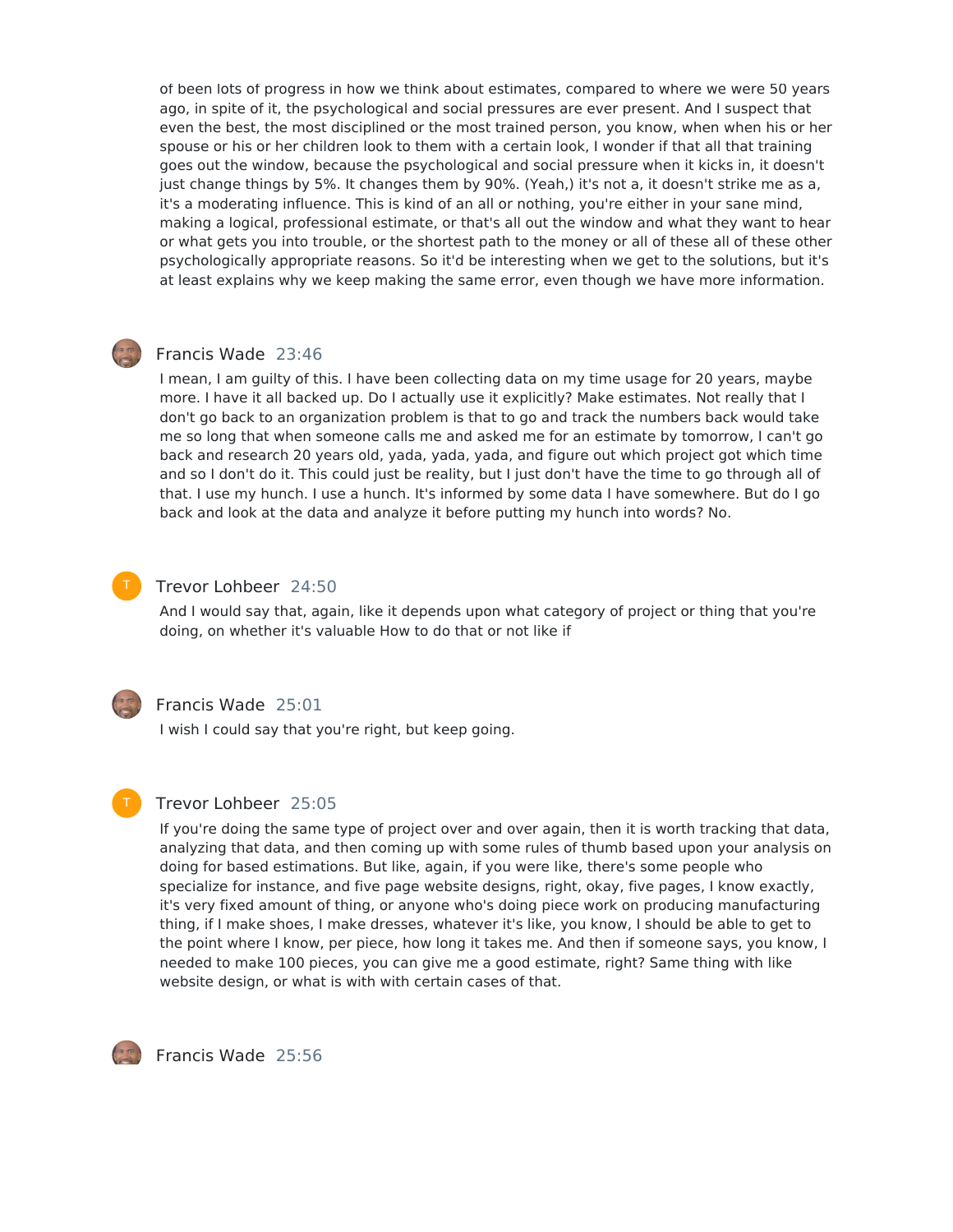I have an example of a case where I have my estimation is, is is accurate. In spite of what I just said. I put out a weekly column for a newspaper. it's due on Thursdays, every every two weeks. And I have I have the process for doing so dialed in, at this point. And, as you said, it's repeatable. I have the I collect the ideas randomly through, you know, weeks before, I'd have them stored in a safe place. I go through the list on either Sunday or Monday morning, I pick the topic, I do the first draft, by Monday morning, I second second draft it, third draft it, fourth draft it sent it to my wife for the ultimate approval, she sends me back any corrections or anything that doesn't make any sense. I do a final. And so each that is, like I said, this is 10 years of doing this. Without a break anywhere. I haven't skipped a deadline. I've not missed the deadline yet. But this is 10 times how many times I've done this... 10 years' times. How many times? So that's lots of articles, I think I should have come up with something good.... But it is dialed in. But the unfortunate thing is that it I now have it to the point where I have maybe this is part of the part of the where we could look for solutions. So let's let's let's flip from the problem. And into the solutions. For the second part of our time together.

# Trevor Lohbeer 27:42

Before we do that, let me break out like different problems while I want to break out the two different problems that this person is facing here. And tie back into what I said before about implicit and explicit time optimism. So this person has two different issues here. One is they're being asked about, can you fit this new project into your schedule, right? And you're and it's a fixed bid project. So I need to figure out, do I want to take this on or not? Like, come soar, like my estimate may not be accurate about it. So there's some sort of some sort of estimation component into this.

#### Trevor Lohbeer 28:21

But the other thing is, my workload is full, right? This client is only half my workload. So now I also have this implicit time optimism too is how long does everything else in my day take? And, you know, how much time am I going to be able to spend on my other client work? You know, and are those clients going to get angry? How much time am I going to be spending on other things like, I'm going to want to hang out with my spouse, perhaps, or maybe I want to, you know, maintain my exercise routine. And then, in a typical, if you have a client based business, while this, I have this client here who's giving me50% of my business, so that's great. But you also often want to constantly be going out and sourcing new business. So you don't go through feast and famine cycles, very typical problem in a consultancy, is someone gets a bunch of client work, and then they just work on the client work. And they completely forget about trying to get new business into the pipeline. And once all that client work is done, suddenly they have no work and then they're in a famine cycle, you know, and then the compounding in there as the they sometimes aren't billing when they're doing the work because they're so focused on the work they forget to bill and then they get paid too late.

# Trevor Lohbeer 29:36

T

So this problem this person has both an estimation problem how do I estimate this task, but they also have an allocation problem? How am I going to allocate my time across my, my other clients, my personal work, and then the other work I need to do for my business, my admin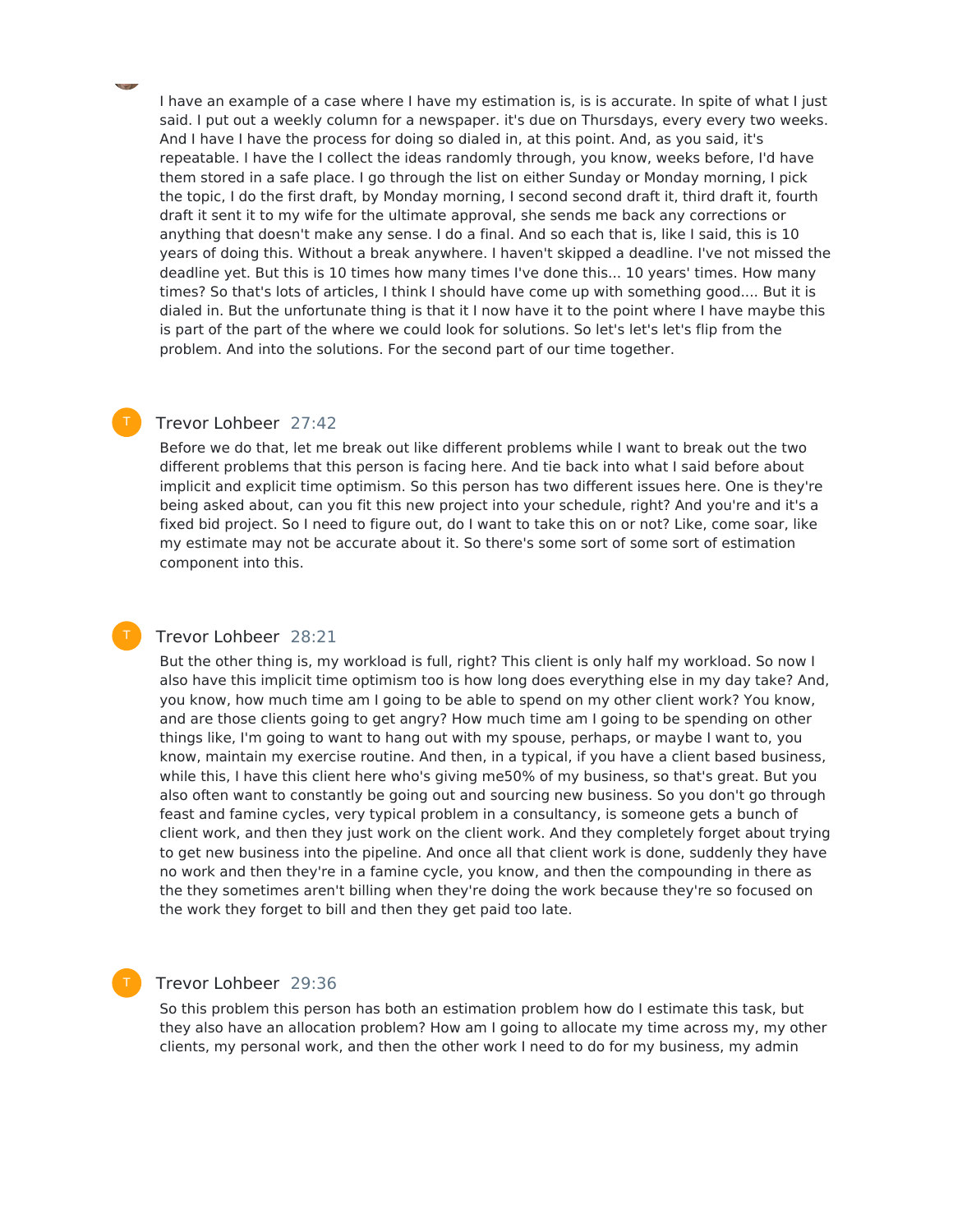work and my marketing work, my sales and marketing work.



### Francis Wade 29:56

So they bring some optimism to the allocation as well.



### Trevor Lohbeer 29:56

they do and they absolutely do,



#### Francis Wade 29:56

they're going to make magic happen and get can get 175 into 168. Hours per week.



#### Trevor Lohbeer 30:03

Exactly. So you have time optimism happening on both halves on both the allocation side, and on the estimation side. So I just wanted to introduce that from the problem before we go to the solution, because we might need to address both...it's two different approaches for



# Francis Wade 30:21

two different kinds of problems. And I think that in the in the moment, we could easily commit both when under pressure when on the social and psychological pressure, we can commit both of them and is, I think, a kind of fooling ourselves...that goes on. And we're willingly fooling ourselves, because we want to believe that magic. And I want to believe that this is a unicorn project where all of our productivity techniques will come to bear. And we will be amazingly productive. Unlike any other time in our lives ever before. We tell ourselves these things in the moment. Oh, yeah, when I can. And all of a sudden, this hopeful optimism kicks in and starts to ruin both both sides of the equation.

# T

# Trevor Lohbeer 31:10

Yeah, well, and I would add, the other thing that happens there, too, is, even if you are an experienced project manager who is really good at estimating time for fixed scope projects, some of the things I just described in the allocation category are open scope, and open scope, the strategies you apply toward open scope, activities, I wouldn't call them projects, because there's no, there's no end necessarily... are different than those you apply to fix scope projects. And so even if you're really good as a project manager on fixed scope, you still may be suffering from time optimism on your open scope stuff.



Francis Wade 31:51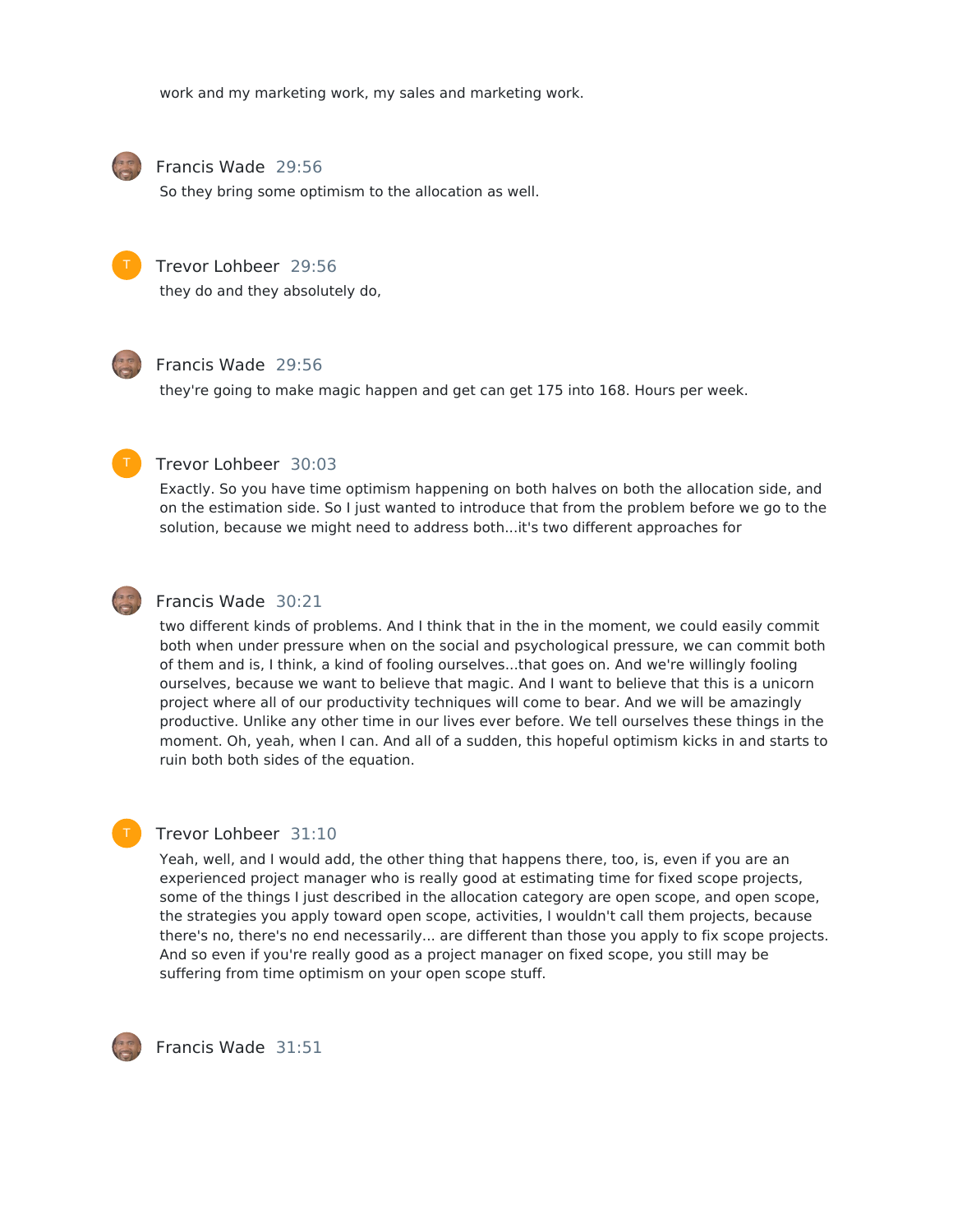Right. Right. Because, you know, again, that sounds psychological to me, because this is like my vacation. Vacation, I don't need to give a real estimate. So yeah, I throw everything to the wind, you know, this is like, time off. Oh, okay. Sure. Sure. I'll let you know, at some point when we figure it out. When it's going to be, you know, that Michelangelo and the and the Sistine Chapel, when will it be finished? Oh when it's finished? Yeah. Not the moment before? Because operating under a fixed contract is stressful. Or a fixed bid or a fixed situation, but not having that constraint? can feel like, oh, I can relax? . What the heck, yeah. Exactly. As long as you keep the person in the loop, okay.

### Francis Wade 32:48

All right. So this is a, this is a knotty problem. If it were only a technical problem, we'd be finished ages ago, and we'd apply an equation that would solve for x. And this will be all done, and we'll be all happy. But it, it seems as if we could talk about discipline, all we want, because that's probably what you know, as the first thing you think of is that you just need to be disciplined. So that when those moments come, you stick to your guns. But I don't think discipline is the right kind of solution. The pressure is too great...in that moment, what do you think?

# Trevor Lohbeer 33:29

Um, yeah, I mean, I tend to think that, yeah, in general, discipline, and willpower are not the things you necessarily want to rely on. Like, there's the general idea that with habits you want to rely on your environment with, you know, using default rules can be really powerful on stuff. But yeah, trying to while sometimes it's useful to bring discipline and willpower to the problem. It's better to have fallbacks.

#### Trevor Lohbeer 34:06

So for instance, there's The Checklist Manifesto, which is saying, Let me have a checklist of all the things I need to do for any procedure to make sure that I'm doing the procedure correctly. Right. One could say is, well, why don't you just have the discipline to like do that or you memorize or whatnot. Now, I still have that discipline, I just have to have the discipline to then use the checklist. So I've reduced the amount of discipline I use. So in in cases like this, where I need to make a decision, having a decision framework, having an estimation framework that I can rely on, I still have to have the discipline to use those frameworks. But then I can rely on the discipline, I can rely on those frameworks as my backstop. So if I go through an estimation framework, and I say, Hey, this is going to take 500 hours, you know, or 300 hours or whatnot to my client. And my client goes that much like, I thought it was gonna take only 50 hours. And you can go well, you know? No, I've done the analysis. Right? So it creates this way to support you being disciplined in holding your ground creating your boundaries, that sort of things. Okay.



T

## Francis Wade 35:26

So, in essence, following your checklist for doing estimates, helps you win the psychological and social battle when your client or the other person to whom you're giving the estimate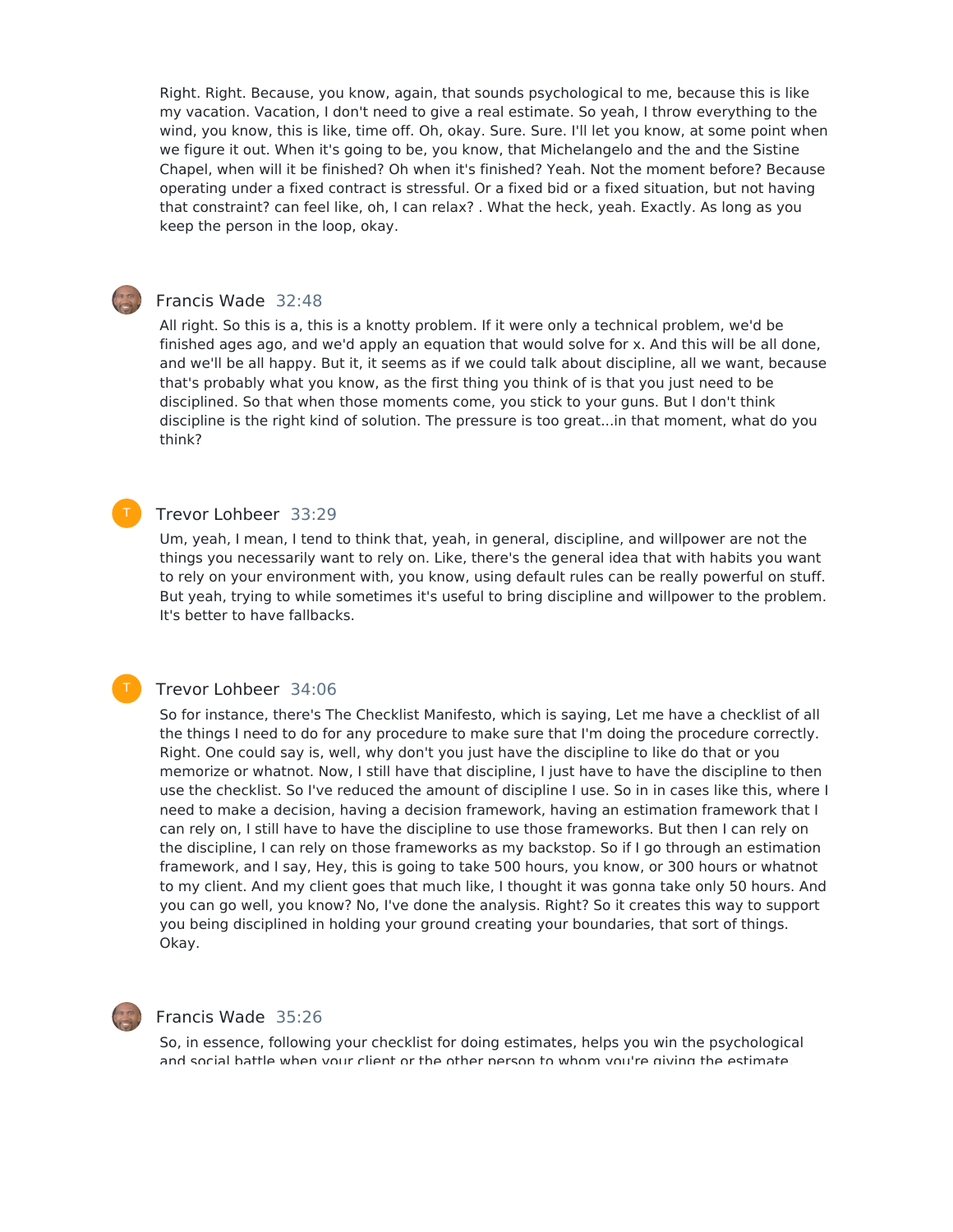and social battle when your client or the other person to whom you're giving the estimate, queries it, is it correct? Yeah. So you follow your process, and you trust it, you at least have some possible extra conviction. So following the checklist, added to your conviction,

Trevor Lohbeer 35:58 yes, adds your conviction



# Francis Wade 36:00

I'm going to ring our bell, and , following our process or predefined process, builds, builds conviction. Yeah.

# Pc 36:15

And creating structures, like you talked about before being late to a meeting, because you didn't account for traffic, right. And the other thing that we don't account for is the amount of time from when we decide to leave the house to while we're actually driving away in the car, or, you know, getting on the subway, and the amount of time that it takes to get from there to actually sitting in that room for the meeting, right? parking the car, or whatever. And I call that over this framework called the Prep Do Wrap framework. And the idea is you always have Prep time and Wrap time for any activity. And we don't consider that. Well, if up. Yeah. So if instead what you do is you go, okay, every activity is going to have a Prep Do Wrap phase, I have this framework, and I can apply that and go okay, it's going to take me 15 minutes to drive there. Well, now I also need to apply, but all I have to do is apply the framework. And the framework already then says, well, then how much time are you prepping for how much time is wrapping so then I go, okay, 15 minutes to drive there. It's going to take me about five minutes to get out of the house five minutes apart and get in the building. So now my 25 minutes. So that might be one framework. And now I might start to account for traffic. And so then maybe my framework for that is to every time before I leave the house, check Google, and then 10 minutes. So what Google says right, and the best 10 minutes. Yeah, exactly. And so now we've developed a process by which we can ensure that we're at meetings on time.



#### Francis Wade 37:54

And this is not just the meetings, obviously. But yes, yeah, absolutely not. Yeah, do you recommend that you apply it to high stakes, appointments, like meetings? First before the others.

# T

#### Trevor Lohbeer 38:06

Um, I mean, I applied to almost every meeting I have is I have like, whether I'm driving or not like I always have a Prep, Do Wrap phase, I think that's critical for almost everything we do. It's useful to come into a meeting prepared. And it's useful after the meeting to take notes, figure out what your next action items are, maybe immediately do your follow ups directly from the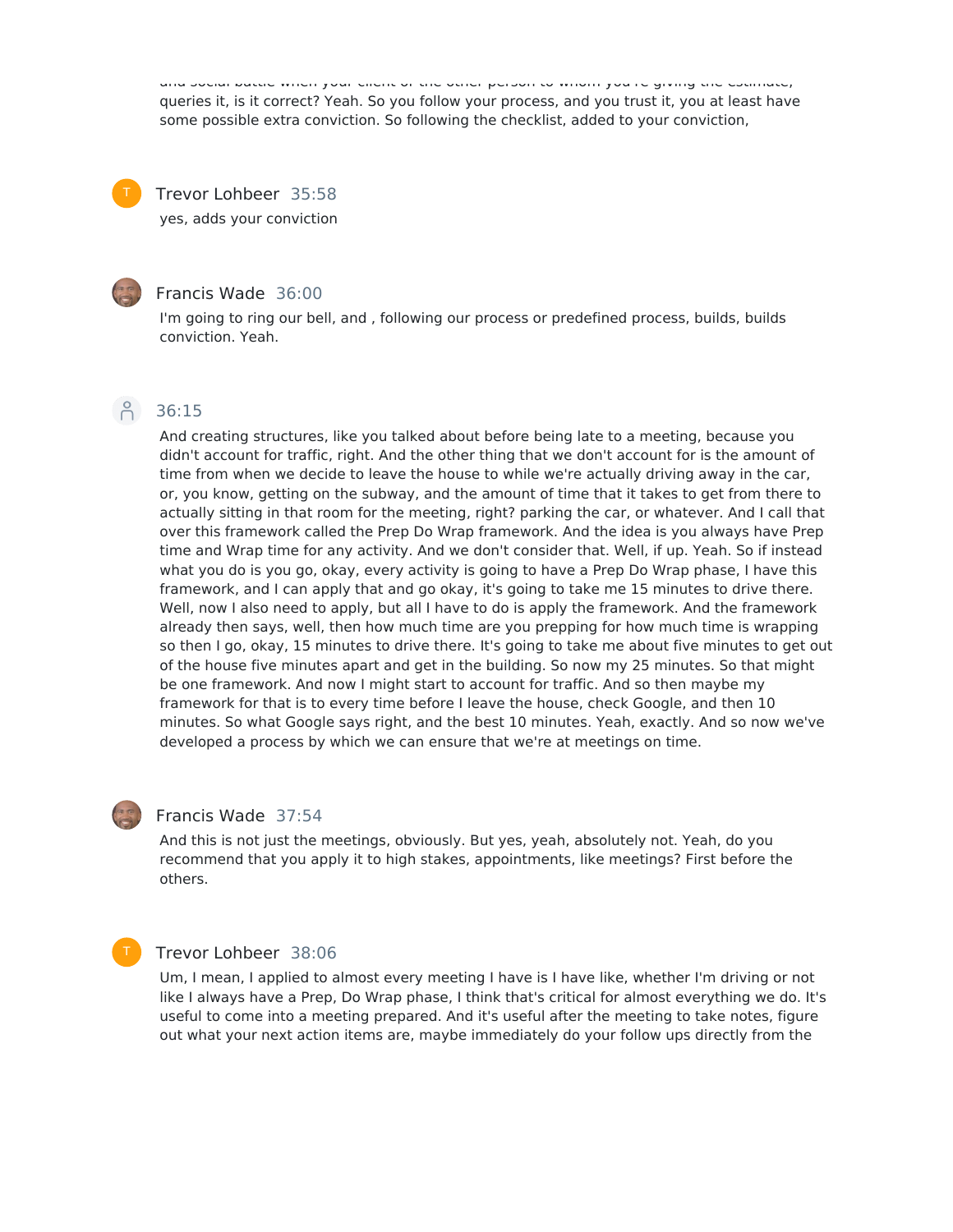meeting. But there's almost always some wrap up after the meeting as well. Doing for conferences, a lot of people don't book a conference on their calendar, but they won't book the time before the conference to prepare for the conference to see who they want might want to meet what are going to be the key things. They're not allocating enough time for that. And they don't book enough time afterwards. for follow up for networking for taking notes and reviewing the notes. Knowledge that you gained from a conference and connections that you make from a conference are only valuable, if you then follow up on that if you review the that knowledge if you reach out to those people afterwards. And you want to build those relationships. So recognizing that everything has this Prep phase and a Wrap phase. And then allocating time for it helps you in the grander scheme, be less of a time optimist when you're going to meetings, going to conferences, all that sort of thing.

# Francis Wade 39:32

I doubt that anyone listening listening would argue with Prep Do Wrap. I think the problem is the routine, the regular routine application of it to because you could you could apply to every single task. . But I imagine that you're saying Prep Do Wrap is particularly valuable in cases like meetings or unknown tasks, where there's a and higher degree of variability, it is useful in more useful than even,

# Trevor Lohbeer 40:10

I would say. So I haven't thought about when it would be useful to eliminate let me try to riff on when it potentially might be useful, I would say it is useful in situations where the activity you do or doing has future implications. Yeah, on one is, is your preparation going into the activity affects the performance of the activity itself. And then your ability to review or in some way, wrap up that has implications for the future. So if you are doing something that is an isolated task, that, like for instance, you don't have to Prep and Wrap to empty the dishwasher, right? You empty the dishwasher, when the dishwasher is empty, it's done.

T

#### Trevor Lohbeer 40:58

That does depend on your home situation, but I get the point.

# Trevor Lohbeer 41:02

In general, you don't have to Prep and Wrap to empty the dishwasher, if the tasks are going to be completed in the time you're doing it. And then once the test is done, there's no reason to review it any more than, you know, like, um, filing your taxes could kind of fall into that you might want to do some prep work for your taxes. But like, once you file your taxes, you know, you file them in that drawer and you know, there's probably little wrap up, you don't need to go review it like you know, and a week later, and oh, did I do the my taxes, right? Or whatever. However, say you're doing a project, and you're working on a project site and say you're writing a book, and you're writing a chapter and what your your idea is to write 1000 words a day, it can be helpful to have a Prep and Wrap phase in there. In the Prep phase, what you're doing is you are loading what you did in previous days into your brain and figuring out what you want to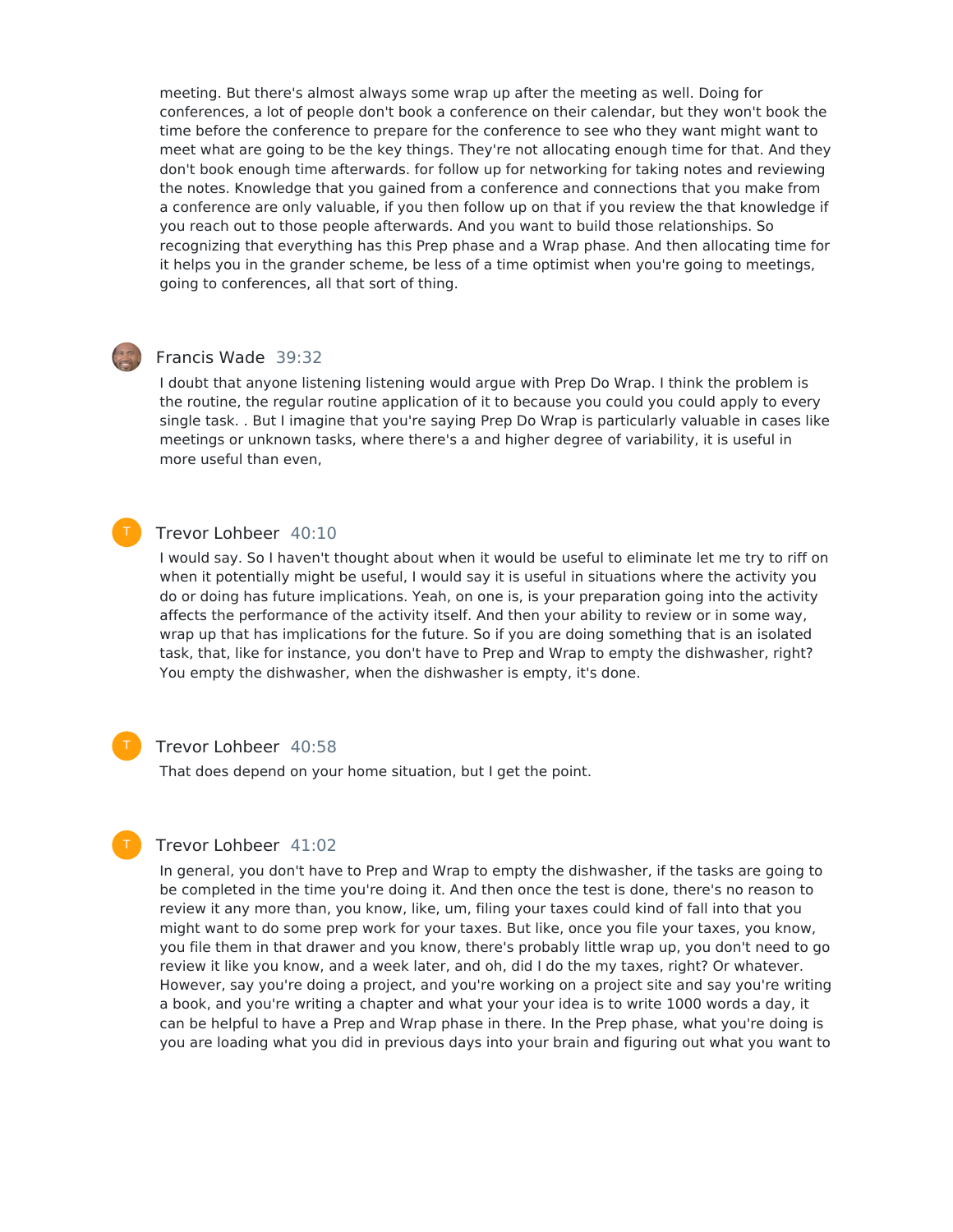spend your time on, then you start writing. In the Wrap phase, what you want to do is you want to record where you are in that process, get down all your thoughts about what to do the next day. So that way, what you're doing is you're linking each of those together, each time you sit down to write, you're linking it, you're taking the link from the past and then linking it to the future at the end. And so that Prep Do Wrap phase creates this, this link that helps you build momentum through that. Whereas say, yesterday, you didn't do any Wrap, like you're writing and then there was an emergency, you had to just drop everything right, right. When you come in the next day, it's gonna take you a lot longer to get started. Because you don't know where you're at. You didn't take any notes, you didn't write down anything, you just, it just stopped. And so now you need to like go back, figure out where you're at, start building momentum. And so your efficiency that day, and your momentum that day is a lot lower than if you have a Prep and a Wrap.



# Francis Wade 43:00

That sounds like it's it's the future is about dependency.



# Trevor Lohbeer 43:05

Yes, you could say it's about dependencies. If there's a dependency, if if what I'm doing has a dependency on the future, then I should try to have a Wrap Phase on that because



# Francis Wade 43:15

of that ripple effect that I mentioned at the very beginning, that if you get the first part wrong, and not correct it, you'll get the second part wrong. Third part wrong, and then it'll all be downhill from there.



# Trevor Lohbeer 43:28

Yeah, well, there's two things, there's ripple effects, and then there's momentum. So you can think of it as speed and direction. If you're if your direction is off, even by a few degrees. So you're, you're boating and your directions off by a few degrees, you know, a little bit later, you're only to fall a little bit apart. But if you let that keep going, you just drift farther and farther apart. So even small variances in how off alignment you are, can cause huge variances over time. And then the second thing is the speed component, which I mentioned, which is like, you know, are you starting stopping, starting, stopping, starting stopping? Or are you moving at a constant speed or even accelerating because you're building on what you're doing each day? So there's really two different ways to think about it. But both of them relate to how do I move from this spot to this spot.



## Francis Wade 44:19

Just to see where we started along this thread? Prep Do Wrap helps you deal with dependent dependent sequences of tasks or in other words, processes that extend into the future. And if you don't do your Prep Do Wrap, be prepared to pay for it in terms of speed and momentum.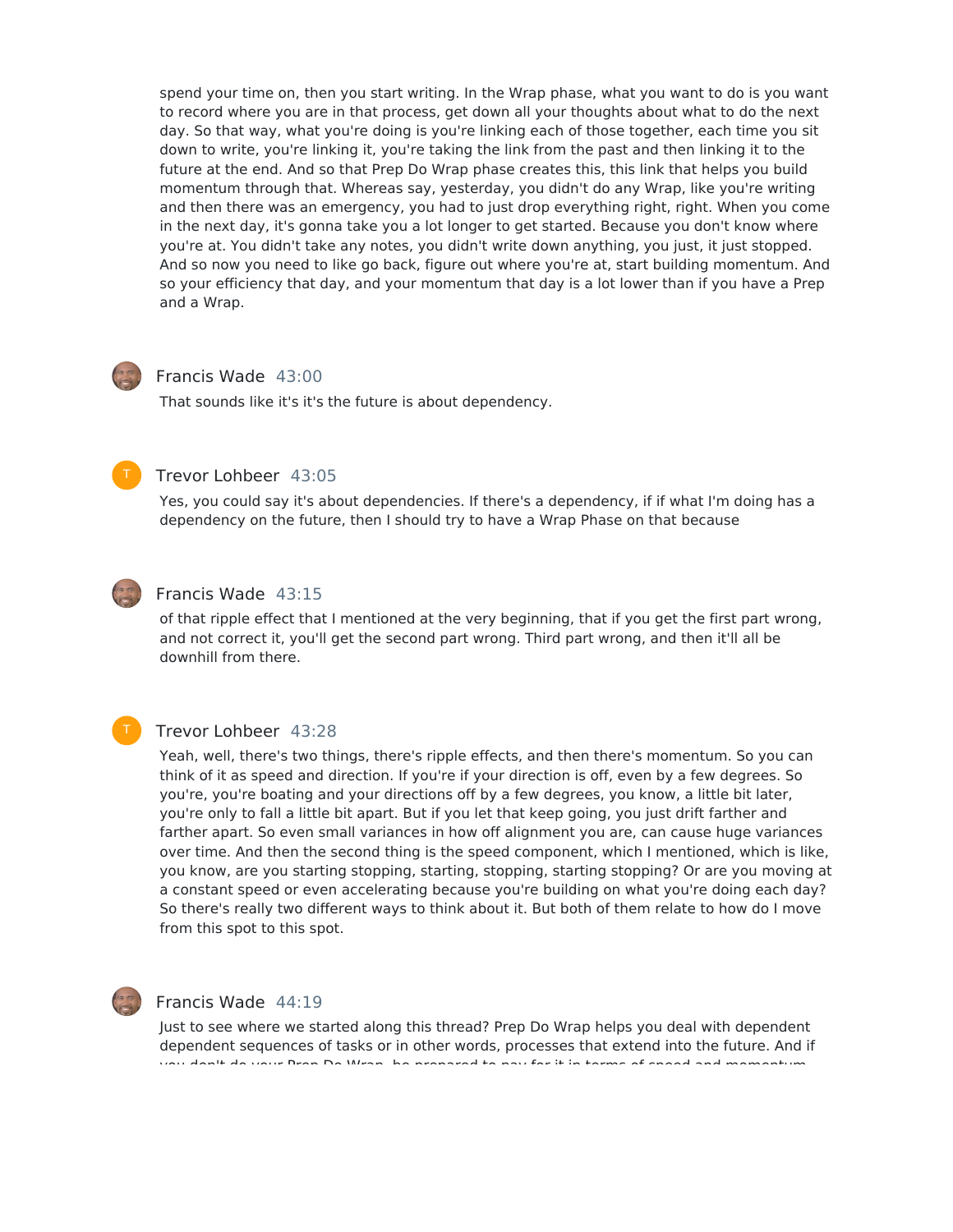you don't do your Prep Do Wrap, be prepared to pay for it in terms or speed and momentum. Yes. Okay. All right. That's a good that's a that's, that's. Yep. All right. That's, that's the one. That's one Okay.

# Francis Wade 44:29

Second one I asked was How about the variability. Do you do Prep Do Wrap when you get that this is a novel kind of situation? You have limited data to go with, you have very little experience. Do you spend more time prepping and more time wrapping up? And do you build that time in? I don't I like to rush off to the next thing as soon as something is even if it smells like it's finished. Yeah, you know, I have that whatever profile that is a Myers Briggs - I'm a J and once things start to smell finished, I'm on to the next one. I'm thinking of what I'm doing next. I'm done. I've already done my body's mind already gone.



# Trevor Lohbeer 45:43

Even if it's not actually done



# Francis Wade 45:45

yet, especially when finishing it up is like the boring part. And wrapping up is like, kill me first. I'd rather go seek the thrill of the next thing rather than wrap anything up.



# Trevor Lohbeer 45:56

You're like a novelty seeker.



# Francis Wade 45:58

My default way. Yes. Confessions. Yeah. So Prep Do Wrap would be particularly important for me in those cases where I'm about to tackle a project where I don't know how long it's going to take. This is what I'm gathering?



# Trevor Lohbeer 46:18

Yes, well, so and so this goes back into the project management side. And let's go in and talk real briefly about the two different things that I talked about. Open scope versus fixed scope. So like, if I have a project, and I'm doing fixed scope? It does, I believe it does. And again, qualification is I'm not a professional project manager. So they have a whole bunch of tools that their tool set that are much more effective than I'm going to be able to present. But in my conception, is that what you want to do at the beginning, is try to identify your potential unknowns as much as possible, or at least the areas where those unknowns may hide. So you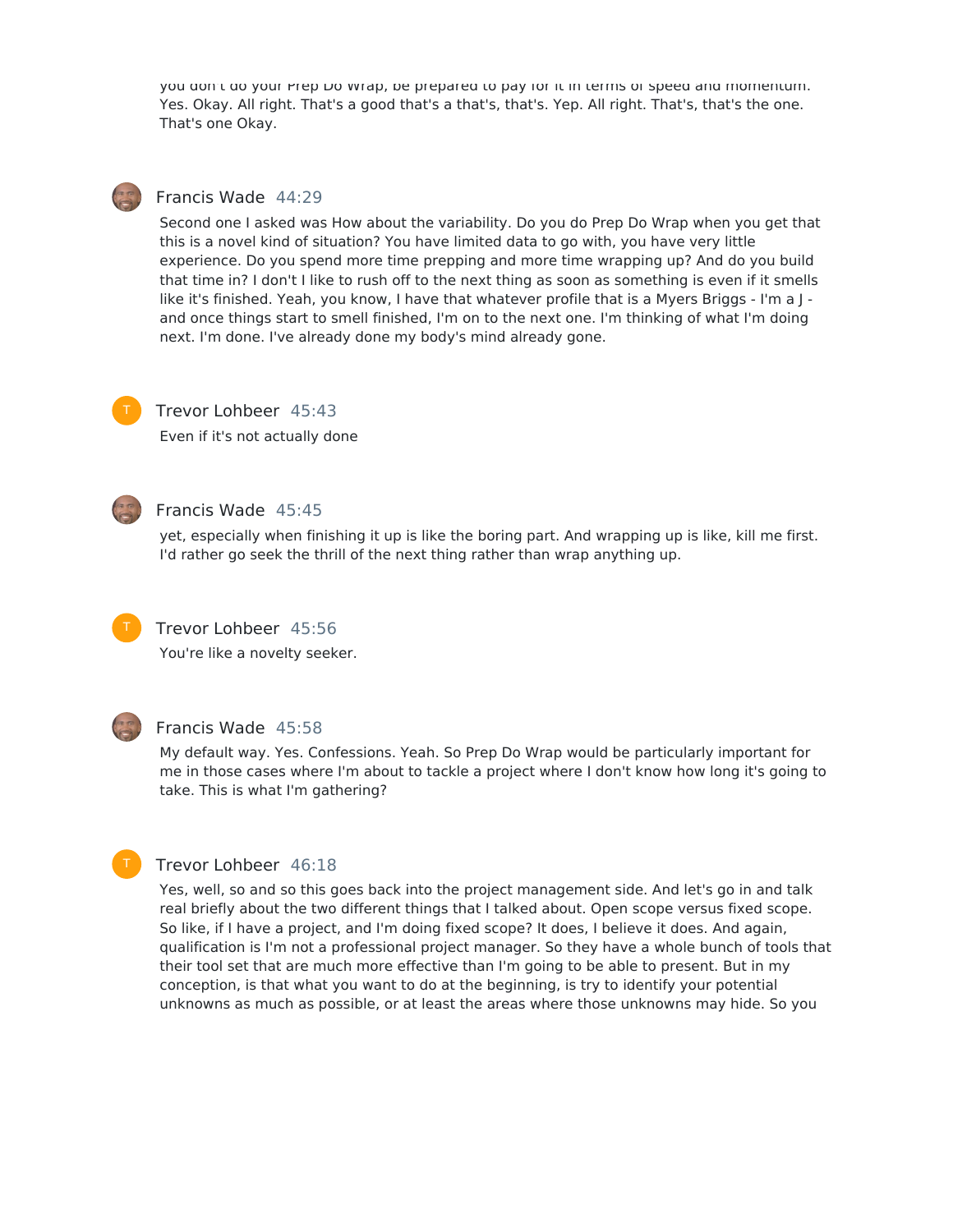want to avoid, you know, opening a box and it being a can of worms. And now suddenly, you're deep within the decision. That's not always possible, but to the degree that you can think that through that is useful. I am a big fan of ...explicitly. Yeah. Right?

# Francis Wade 47:26

Because there's a intuitive way to do what you said, the problem is that you may not do all of it, you may not, remember, sometimes, you may decide this time, I want to wing it. For various reasons, you might want to skip that.

## Trevor Lohbeer 47:43

Well. And I think it's also important, particularly for unknowns to write down everything that you think you know, and then take a step back and come back to it and say, what are the gaps? Or there's another example what is, oh, I'm going to forget his name is a Feynman? or a method for learning things. And to really know that you know, it is to write down everything you know about a topic, and then try to explain it to someone who knows nothing about that topic, or try to explain it to like, like a six year old, right? Or to that. Yeah. And then every time someone asks you a question you can't answer, write that down, then go research those answers. Try again. And until you can have a very simplified example that you can teach to someone, you haven't truly learned it.

#### Trevor Lohbeer 48:38

But you can use a similar process for project planning is where you write down everything you think you know about the project, right? And how you think it's going to play out. And then you go and you explain that to someone else. And then they're going to ask you like a particularly like another project manager, someone who has that mentality, ask your questions, and then they're going to uncover unknowns that you didn't think about.

# T

# Trevor Lohbeer 49:04

Or there's the pre mortem strategy, right, which is where I go six months in the future, or whatever and say, the project failed, why did it fail, and then you work backwards to find out why it failed. And then that uncovers the unknowns. So there's lots of different strategies for uncovering those unknowns. But taking the time to uncover the unknowns, especially for important projects... for unimportant projects, not so much. But for important projects. Taking the time up front to uncover where the unknowns might be, is really useful, because that lets you then start figuring out how to even approach estimating time.



#### Francis Wade 49:46

It triggers your decision to use Prep Do Wrap because I won't do Prep Do Wrap for when I'm brushing my teeth because there's some dependency on going to the dentist, but it's not immediate dependency. And also, there's a whole lot of knowns. I can't think of an unknown,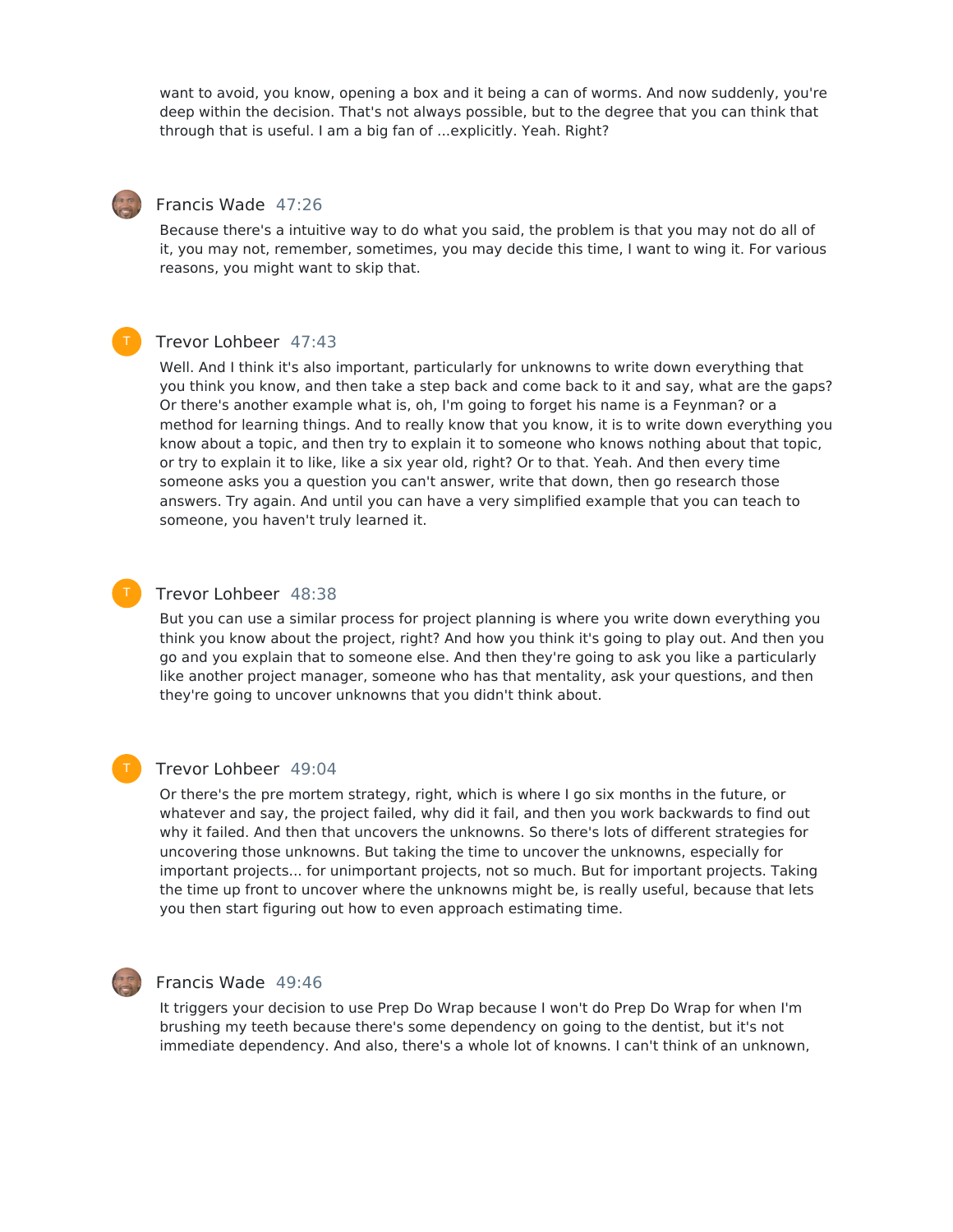that happens when I brush my teeth. So in that case, I would I wouldn't use, it wouldn't trigger the use of Prep Do Wrap, but the opposite extreme where either of those two are present. And the number of unknowns is high. How do you how do you? How do you know the number of unknowns is high? Before you actually make that list, because you can't make a list for everything and say, Okay, I'm gonna comb my hair, how many other unknowns and combing my hair? Well, you'll die by paralysis. If you try to apply this to everything.

# Trevor Lohbeer 50:52

So I've got one shortcut. This isn't like totally accurate. But my way of looking at, let me take a step back. So I believe effective project management, project management more effective when you use multi point estimates instead of single point estimates. And what I mean by that, is that what most people do, is they say this task, this sub task of my project is going to take two hours or four hours, they give a specific a single estimate, right? It is better, in my opinion, to say best case / worst case. You can even do what's called Three point (a distribution), which is best case. Worst case. Expected case,



# Francis Wade 51:40

right? normal normal curve,



# Trevor Lohbeer 51:43

if you get there's a there's a great project management software called LiquidPlanner. That actually, lets you have a whole series of tasks with dependencies, all with multi point estimates, and then will tell you, this is your 95%, probable finished dates 98% 99% probable finish dates based upon combining all those probabilities.



## Francis Wade 52:04

We needed those on a daily basis, like your fingertips.



#### Trevor Lohbeer 52:07

Yeah. But then then that the question becomes is, how do you figure out like, what your best case worst case should be? Right. And what I am a big fan of is creating categories of tasks that tell you in general, how risky those tasks are. So I just pulled up an old article I wrote about this. And here, in this case, I have seven different categories that I would classify a task under. So going and starting at the least risky is routine tasks, things I do regularly, they have a fixed endpoint, few unknowns, low variance, exercise, taking a shower, all those things,



#### Trevor Lohbeer 52:55

then we have chores, which are just a one off task. They usually have a fixed endpoint, few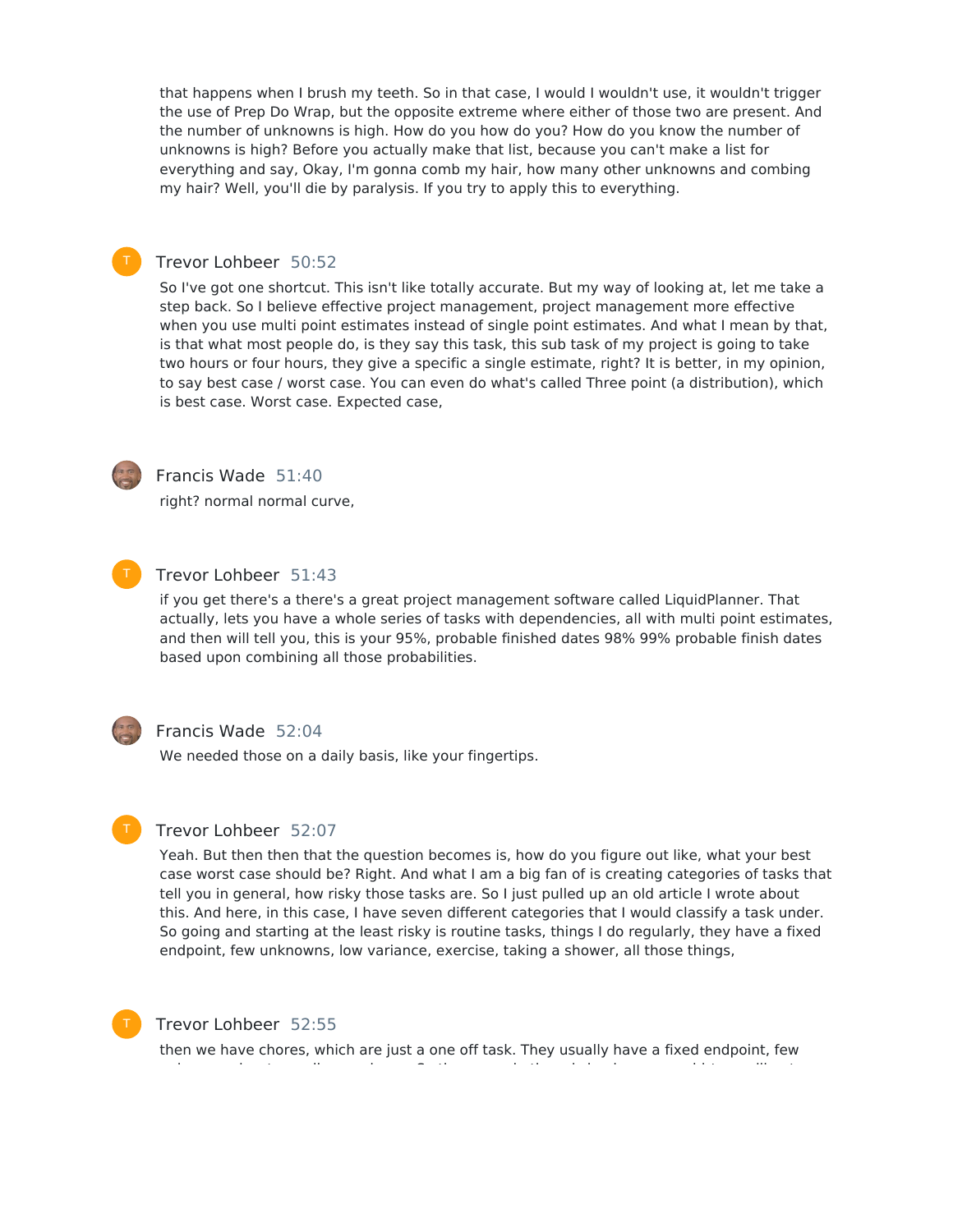unknowns, low to medium variance. So the example there is buying a new shirt or calling to cancel a service, probably not gonna have too much variance.

#### Trevor Lohbeer 53:10

Then you have remixing where I take an existing creation, and I reconfigure it. So like editing a document, improving a business practice updating marketing campaign, right?



#### Francis Wade 53:21

The scope was the same, but the contents are reordered in some way



T

# Trevor Lohbeer 53:25

Yeah, reorganize...the scope may not be completely fixed, as I may not know exactly when I'm done, maybe I'm gonna have a gut feel for when I'm done. So maybe I timebox that a little bit and say, I'm only going to spend an hour editing this document. So I can create a time based scope if I want to, but they tend to have low to medium variance, unless you get into this perfectionist spiral, some people get into perfectionist spiral where they then just keep going down the rabbit hole of spending hours and hours trying to get something absolutely perfect. There's a whole nother strategy for that. But then that can create variance, but in general, re mixing tend not to have a variance.

#### Trevor Lohbeer 54:01

Research things. This is where I'm trying to gather information about a topic, often that has no fixed endpoint. And the problem is that new avenues are going to open up and that bring you down unexpected paths. So I tend to have a lot of variances like if you're going to research on this stereo or whatever, like research on which software you need to buy for your business. You're going to do some initial research, and then maybe a new option pops up that causes you to reevaluate everything. So there's ways to look at it is like point of no return. Am I hitting a point where like new information isn't actually causing me to change my decision in any way? There's strategies around that. But it's going to from before you actually go into a research thing and you're trying to estimate it, you need to realize that that is going to have medium to high variances. You might think it's going to take an hour but could easily take 5-10 hours to research. So there's a lot of variance

#### Trevor Lohbeer 54:58

Implementation... that's where you Have a plan already made, and you need to make it happen. So that's gonna have a fixed endpoint. But there's often some surprises along the way, again, if you got the blueprints for the house, but when the lumber comes, maybe the lumber is warped. And you have to deal with that. So, so there's going to be some medium variance there.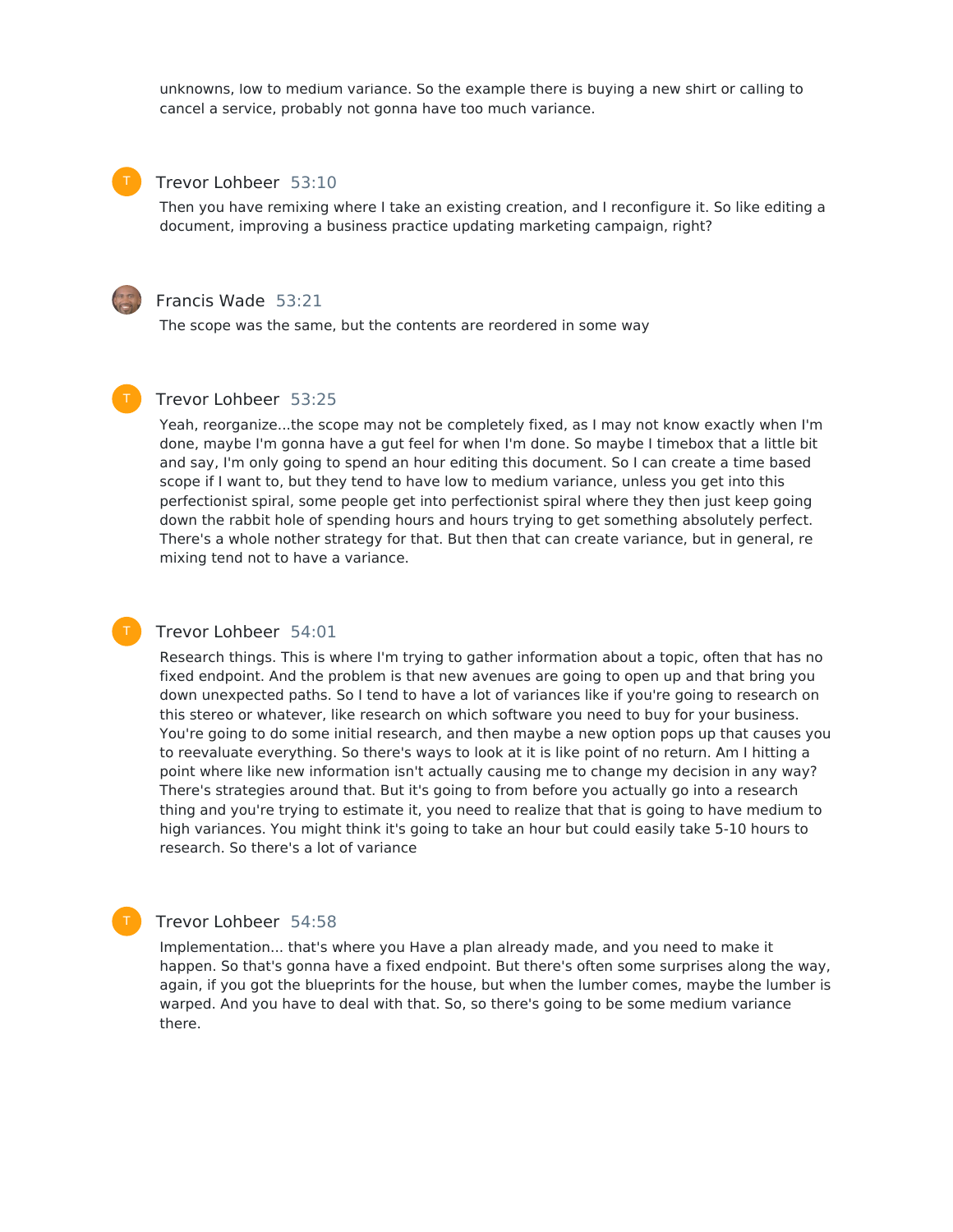

# Trevor Lohbeer 55:16

We've got creation, where I'm developing something new. But it's similar to something someone else has done in the past.



#### Francis Wade 55:22

So it's a bit of a mimicry.



T

### Trevor Lohbeer 55:26

Yeah, like, I'm gonna write a book, okay, people have written books in the past, I can read advice on how to write a book, you know, or I'm going to build a software product or whatever. The specifics might be different, but the general process has been the same. But that's gonna have medium to high variance.

### Trevor Lohbeer 55:42

And then the one that has extremely high variance is invention. And that's where I'm going to create something new that no one has ever done before. Right? Like, I'm going to cure cancer, or I'm going to like whatever, right, I'm going to do something that no one has ever done before. There's no roadmap for that. There's no endpoint for that there's, or there might be an endpoint. But there's like, the the way you approach that kind of task is completely different than the others, because there's so many unknowns, and because it's so high variance.

#### Trevor Lohbeer 56:11

So what I do is I first say like, what type of task and people can come up with their own categories, but having categories and like, what type of task is this, this tells me the variance. And there's the old standard project manager multipliers, you take whatever someone, as time has spent, someone gives you a multiply by three. And that's what I give to my client, right. And, like, that's a good, that's a good rough rule of thumb, right. But I think it is also useful to look and say, if you want to get more specific, is to say, have different rules of thumbs for each of these categories.

### Trevor Lohbeer 56:49

So again, for routine tasks, I might just multiplied by one. But once I get into like re mixing, where I'm editing something, okay, maybe I multiply by that, by two, there might be some problems, but there tends not to be, you know, whatever, when I get into, like, creation ation, or I'm gonna multiply that by five, and maybe invention, or multiply by 10, or 20. Right. So I'm going to not just apply a blanket rule of thumb, I'm going to look at what what type of tasks this project involves, and then using different rules of thumb for those different types. Going back to our example, the very beginning, where, like, part of the setup for this episode is that a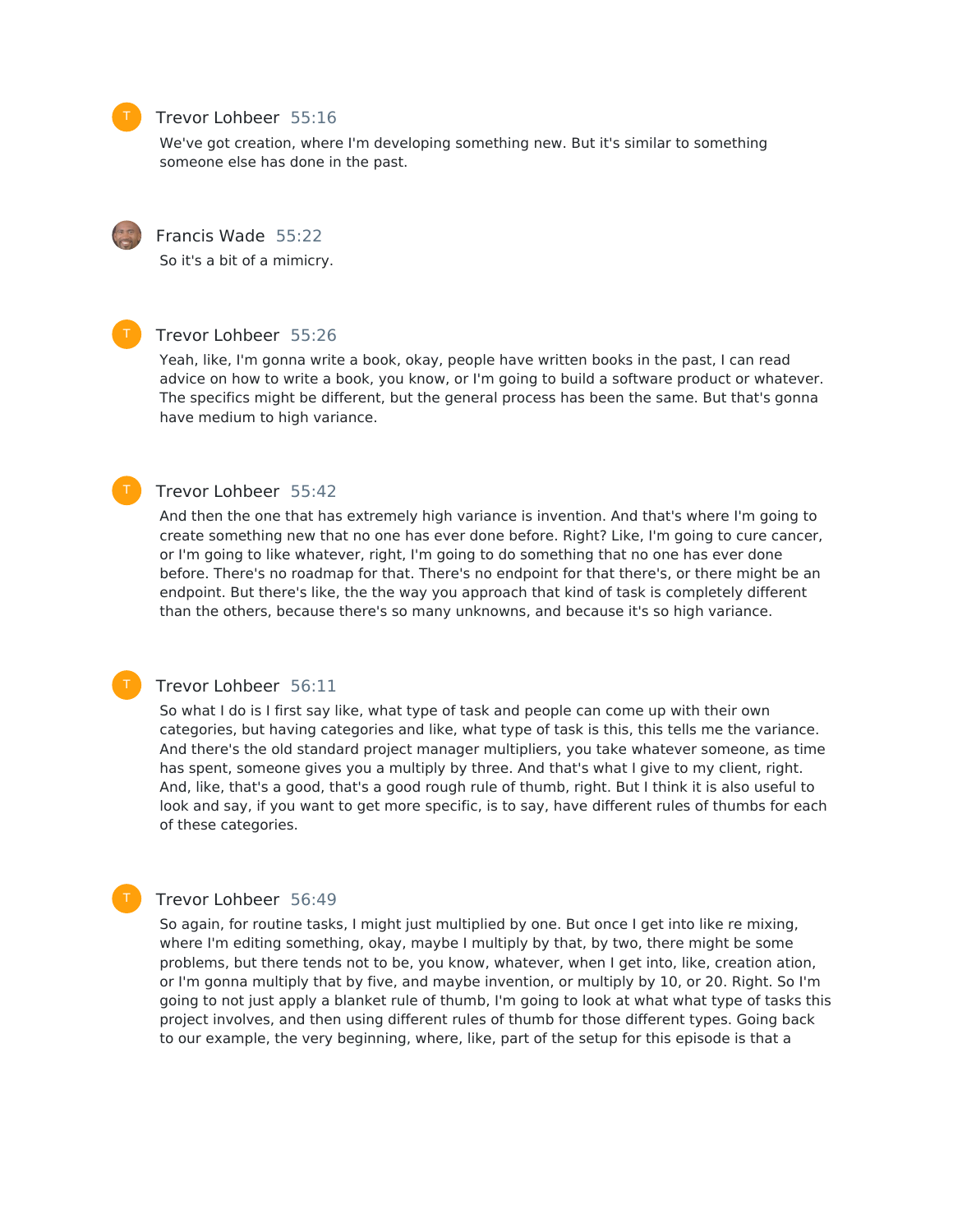client is coming in asked us to work on a new project, with a new technology no one's ever done before. Okay, I need to use a higher multiplier for that. Then if someone is coming in, ask me do a project I do all the time, different types of multipliers for different types of projects.

# Trevor Lohbeer 57:50

So there is no blanket rule, but like having just some sort of sense of that, and then where you can use that multiplier is? Well, I do that multiplier. Someone tells me two hours I might multiplier of four I can say okay, it's going to be from two say I have a multiplier of, say a multiplier of five. So they give me an estimate of two... is two to 10 hours. So I use whatever they give me as the worst case, but you can also say like, okay, like, well, they give me an estimate of two multipliers, five some or semi multipliers for today hours. So I could say it's going to be anywhere from a half an hour to eight hours. However, you kind of want to do it. So I could divide, I could take the point estimate, and say the estimate they gave me is the middle one, and then use my multiplier to calculate you , or what I do, because it's simpler to say the estimate they gave me as the worst case, and I multiplied at the height, the best case.



### Francis Wade 58:48

So you start with their estimate?



## Trevor Lohbeer 58:52

Yes, I started with all kinds of trouble. Well, you have to start somewhere. Right?



T

#### Francis Wade 58:57

You have to start somewhere. Yeah. Well, it strikes me that we were we'd have to wrap up at this point, because we're almost we're just about at the end of the hour...is your investment in coming up with these multipliers has made all the difference. When someone approaches you, you've invested the time to say this is important for me. And the chances of you forgetting that you came up with these multipliers because of social and psychological pressure is far lesser or far lower. Yeah, because you're the actual one puts it in place. So if I had my druthers, I guess I would put everyone through multiplier by category development workshop. Yeah. And have it be your preparation for when someone comes to you. And they put you in the heat of the moment. And there you have to pick one time three times, five times or 10 times. And in in the flash of a moment you say, sounds like a three. And you give an answer. So at least you have a, it's almost like a pre rehearsed heuristic

#### Trevor Lohbeer 1:00:24

It helps you to at least pause and think, because now you can start thinking in terms of these categories. So you can say, is this something that requires invention creation? Remixing? Or is it something I do all the time? And, and just being able to like, kind of look at that? Or saying, like, what percentage of this project isn't mentioned? What percentage of the project, even if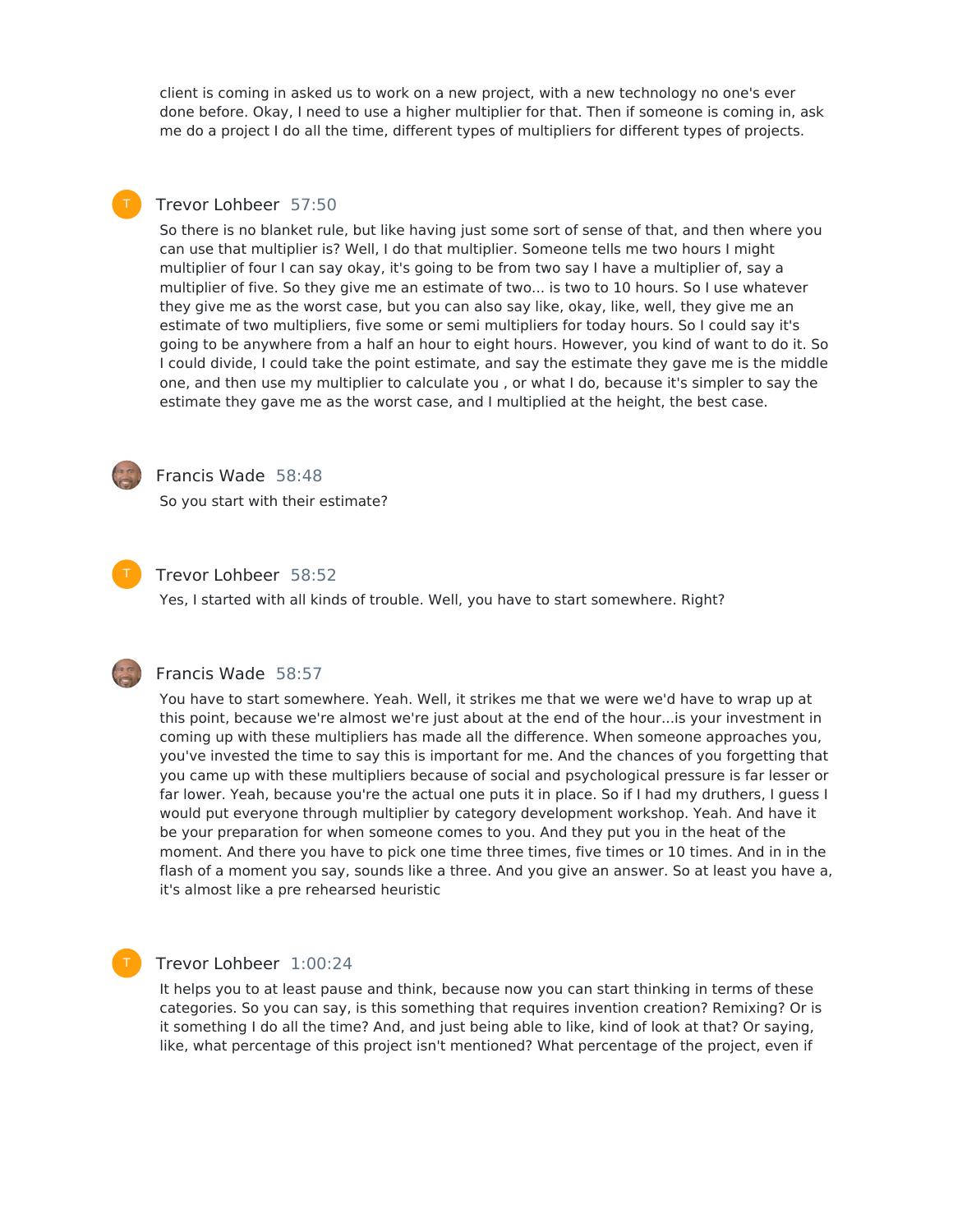you're not going down to the individual test level, someone gives you a project? And what's my gut feel for? How much invention? How much is creation? How much is re mixing. And then I can use that to kind of just gut feel my stuff. But now I'm at least recognizing the characteristics that make one project different from another project. That might mean my task estimations, or again, at the beginning episode, we said the past does not always predict the future. So why does it not? And one of the reasons it is not is because the mix of these different types of tasks, different projects, a project is different. And so my number of unknowns is different.

#### Francis Wade 1:01:20

I really liked this, it gives you it gives you a practical step to do to perform right in that moment. And you can be very clear about the cost if you decide not to do it. It's something you could practice doing. Because in a workshop setting, you could throw people different projects, theoretical projects, and say, Alright, what's your blend for this project? What's your blend for that project? What's your blend for this one? You're under pressure here, the roleplay? What's your answer? And actually start to give the person some practice in. So when the time comes, and they're actually on the court, and the ball and the ball is being served to them. metaphorical ball has been served to them. They don't just freeze. Yeah, they go back to Trevor's advice, speaking about advice Trevow, where can people get more? More of your insights, and wisdom and spend some time with you?

#### Trevor Lohbeer 1:02:11

Yeah, so people can find me at Dayoptimizer.com, which is a time management web app for solopreneurs to help them better plan their day. And that is a lot more focused on the part of the episode. We didn't talk in this episode, which is how do I allocate my time, and take the amount of time in my day and figure out how much time we're going to spend on my multiple competing priorities?

#### Trevor Lohbeer 1:02:32

I think that's the next. That's our next call. (Yeah, that's a whole separate episode.) We did estimation in this one, we will do allocation in the next one.



## Trevor Lohbeer 1:02:40

Exactly. So yeah, that's the best place for them to find me. I also have a website called strategic life tools where people can find... it's now free, you just free to join, and you get different tools for building life plans. And then again, lean decisions, where I'm applying the same sort of stuff that we talked today about creating different categories of decisions, so you know which type of decision you're making, so you can figure out what is the best way to make that type of decision.

 $F$ Francis Wade  $1:03:08$